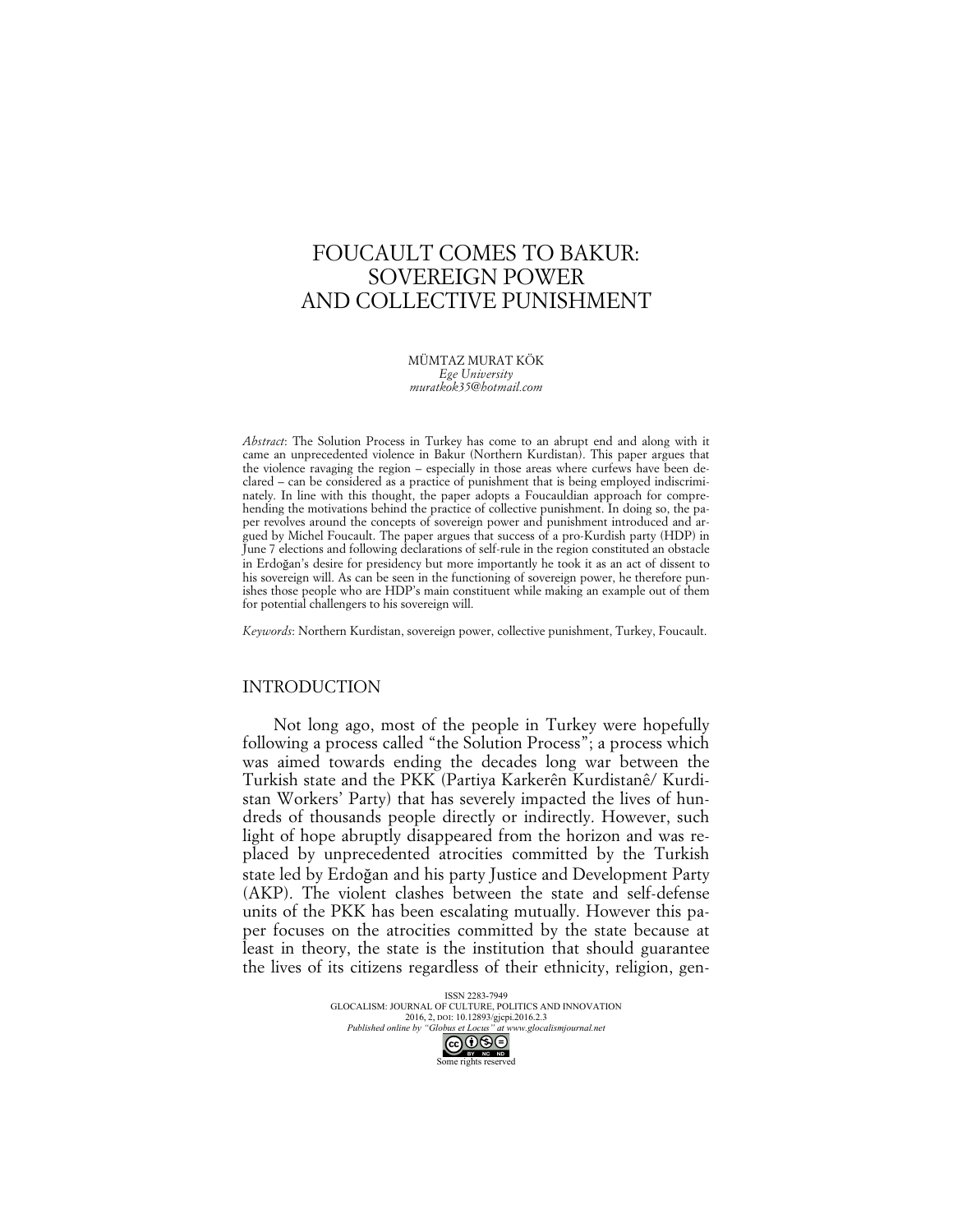der and political affiliation. But it hasn't been the case in Bakur (Northern Kurdistan) since June 2015 which is incidentally right after the general elections in Turkey in which AKP suffered its first loss. In this escalating violence, the public has witnessed bodies being dragged behind police cars, women executed publicly and left on the streets naked and even dozens of people burned to death in basements. All these acts of atrocities share the same perpetrator: the security forces of the state. In facing this reality, the government has had two approaches; either denying any responsibility by claiming that these are false reports streaming from the area for inciting uprising in Turkey or these atrocities are nothing but exceptional cases perpetrated by some "bad apples" inside the security forces and will be punished accordingly. Along with these arguments and through the mainstream media, it is argued that the excessive use of force, forced evacuations and even curfews that last months on do not in any way target civilians but rather necessary measures for combating the terrorists whom in most cases are supported by "outside forces".

This paper argues the opposite. It argues that the atrocities committed by the state after direct challenges to sovereign's rule constitute a practice of punishment exerted collectively in order to accomplish submission and consequently provokes corresponding ways of resistance. In line with this argument, the paper adopts a Foucauldian approach for establishing a relationship between the concept of power and the concept of punishment whether it is individual or collective. Although not ignoring alternative theoretical approaches, the paper limits itself to reading of Foucault's own works for establishing a relation between concepts like sovereignty, criminal and punishment. As the practice of punishment concerns itself with the criminal, the paper traces back the developments that made the Kurdish people criminals therefore to be subjected to punishment in the eyes of the Turkish state as well as the most of the people in Turkey. Through tracing back this process, a relationship between the power and the collective punishment in practice will be made clear.

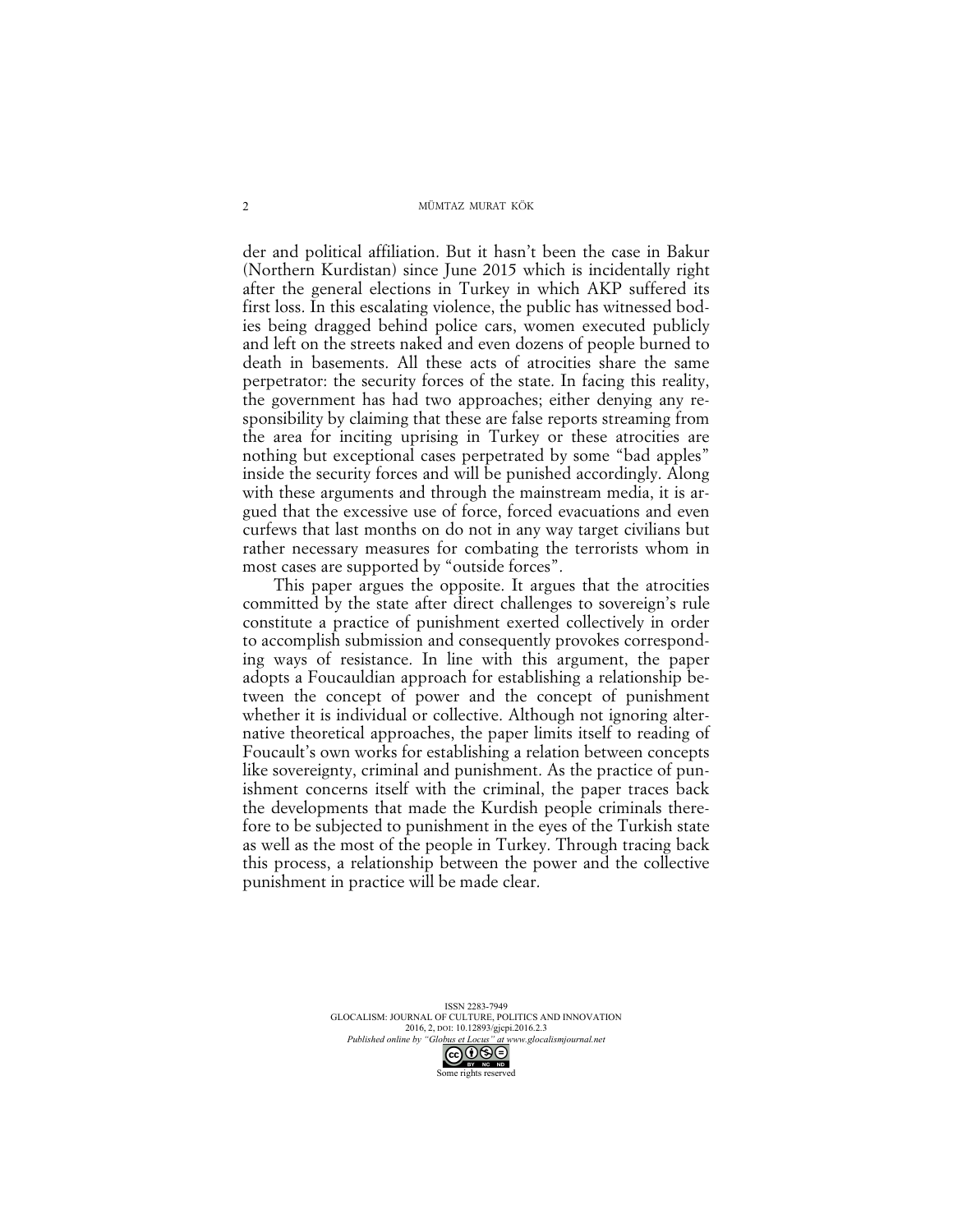### PUNISHMENT AS A SPECTACLE OF POWER

In the holy books of all three religions, the God is depicted as an omnipotent being. Aside from being able to create things out of thin air, the most preferred way of showing his omnipotence is punishment. Remembering the examples of Adam and Eve, Sodom and Gomorrah and the Great Flood, one can easily conclude that the God punishes collectively to exact his wrath and to make an example. Such tendency of the God can be seen back on earth. Monarchs, princes and sultans who all claim to have a relation with the God himself in one way or another practice the same way of displaying their power through punishment. This is where Foucault comes into the play. For Foucault, power is not equated with force and/or violence. Foucault defines power as a set of relations (Foucault 1998: 63) therefore he distinguishes himself from those who define power as a concept that can be monopolized by the state or other actors. For Foucault, power is positive:

We must cease once and for all to describe the effects of power in negative terms: it 'excludes', it 'represses', it 'censors', it 'abstracts', it 'masks', it 'conceals'. In fact power produces; it produces reality; it produces domains of objects and rituals of truth. The individual and the knowledge that may be gained of him belong to this production (Foucault 1991: 194).

Through this production, power evolves and therefore Foucault talks about different types of power evolving throughout time. One can see this evolution more clearly in terms of its reflection on the practice of punishment. By looking at the way that those who deemed fit for punishment are punished, one can see what kind of power is being exercised in the society at given time. Although, it is important to mention that Foucault doesn't argue that there are clear cut distinctions between the types of power exercised. He argues that the types of power rather form a triangle in which each type of power supplement each other:

We need to see things not in terms of the replacement of a society of sovereignty by a disciplinary society and the subsequent replacement of a disciplinary society by a society of government; in reality one has a triangle, sovereigntydiscipline-government (Foucault 2006: 142).

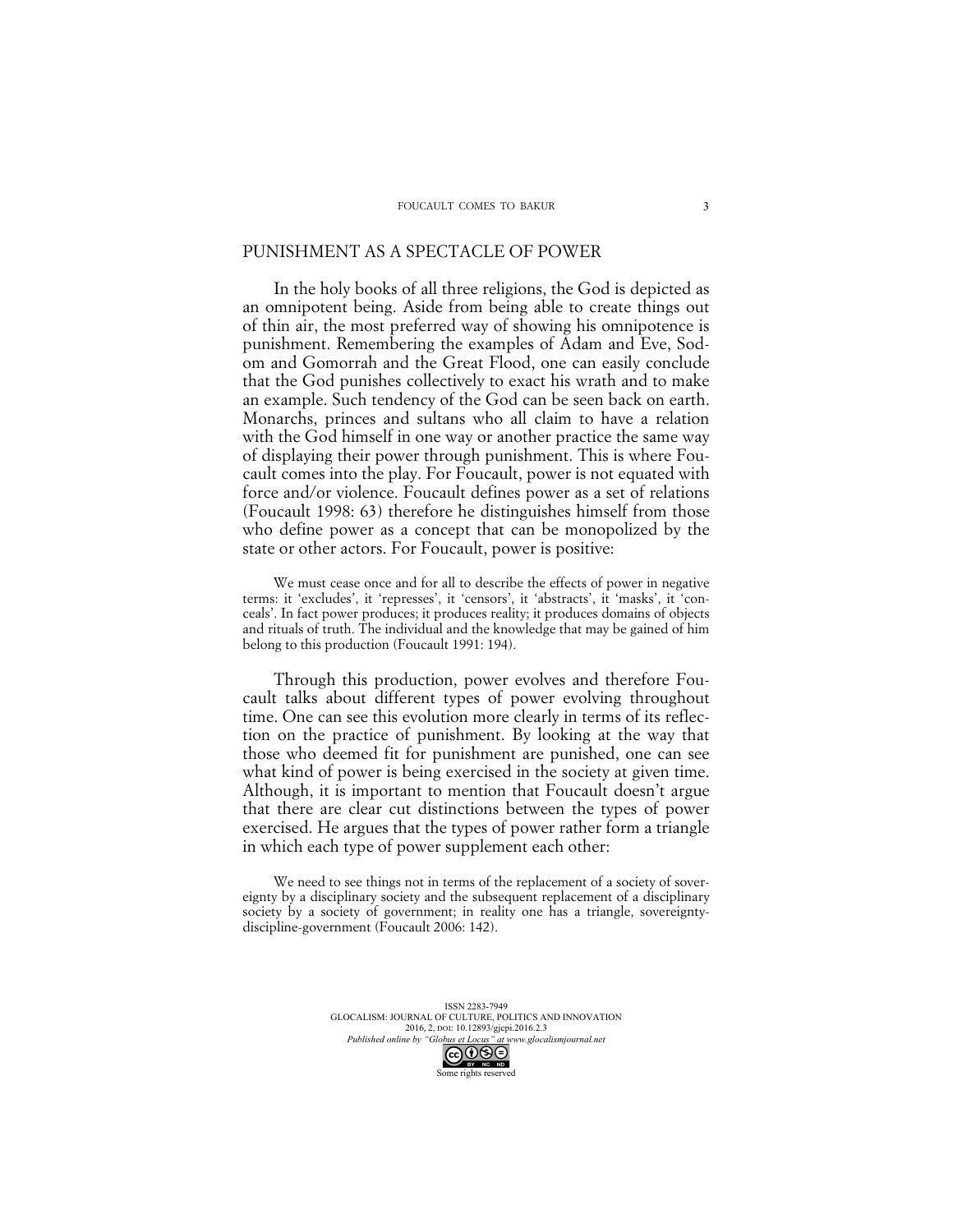Foucault argues that there are three types of power: sovereign power, bio-power and disciplinary power. Bearing in mind that Foucault's argument on co-functioning of these types of power, this paper argues that the policies adopted by the Turkish state and following developments exhibits features of sovereign power. What does Foucault mean by this concept?

Sovereign power stops and limits certain behavior. Often this form of power involves a dramatic show of force, the use of examples, violent punishment and even extreme pain. It is the kind of power that does not accept any public dissent, or any show of loyalty to any other commanding center. It is the form of power that, if people accept it, will make sovereignty possible by claiming a monopoly of rule. Power transforms one into someone that does what the rulers say out of fear of being caught and punished. It creates subordinate subjects (Lilja & Vinthagen 2014: 112).

Foucault argues that the sovereign power dates as back as to medieval times (Foucault 1991: 3-73). In line with Foucault's arguments, sovereign power also evolved however the core of it remained unchanged: "to display the might of the sovereign" (Foucault 1991: 47-49). The functioning of sovereign power can be best examined in the rituals of punishment. Those who are thought to be directly challenging the sovereign are punished in a way that the punishment displayed the might of the sovereign while making an example of the challenger for others to take notice. Foucault calls this ritual of punishment "spectacle of punishment" that presents itself barest while punishing a would-be regicide. To paint the best picture possible, Foucault depicts the ritual of punishing Damiens the would-be regicide in 1757. Damiens was sentenced to make amende honourable; a process that inhibits all the tools, features and motivations of the sovereign power. Like all types of power, Foucault argues that sovereign power also demands obedience from the subjects but unlike other types of power, it employs tools of violence, terror and humiliation (Foucault 1991: 55-57). In the process of performing amende honourable, the regicide was forced into apologizing from the God, the king and the country:

[...] of a power that presented rules and obligations as personal bonds, a breach of which constituted an offence and called for vengeance; of a power for which disobedience was an act of hostility, the first sign of rebellion, which is not in principle different from civil war; of a power that had to demonstrate not why

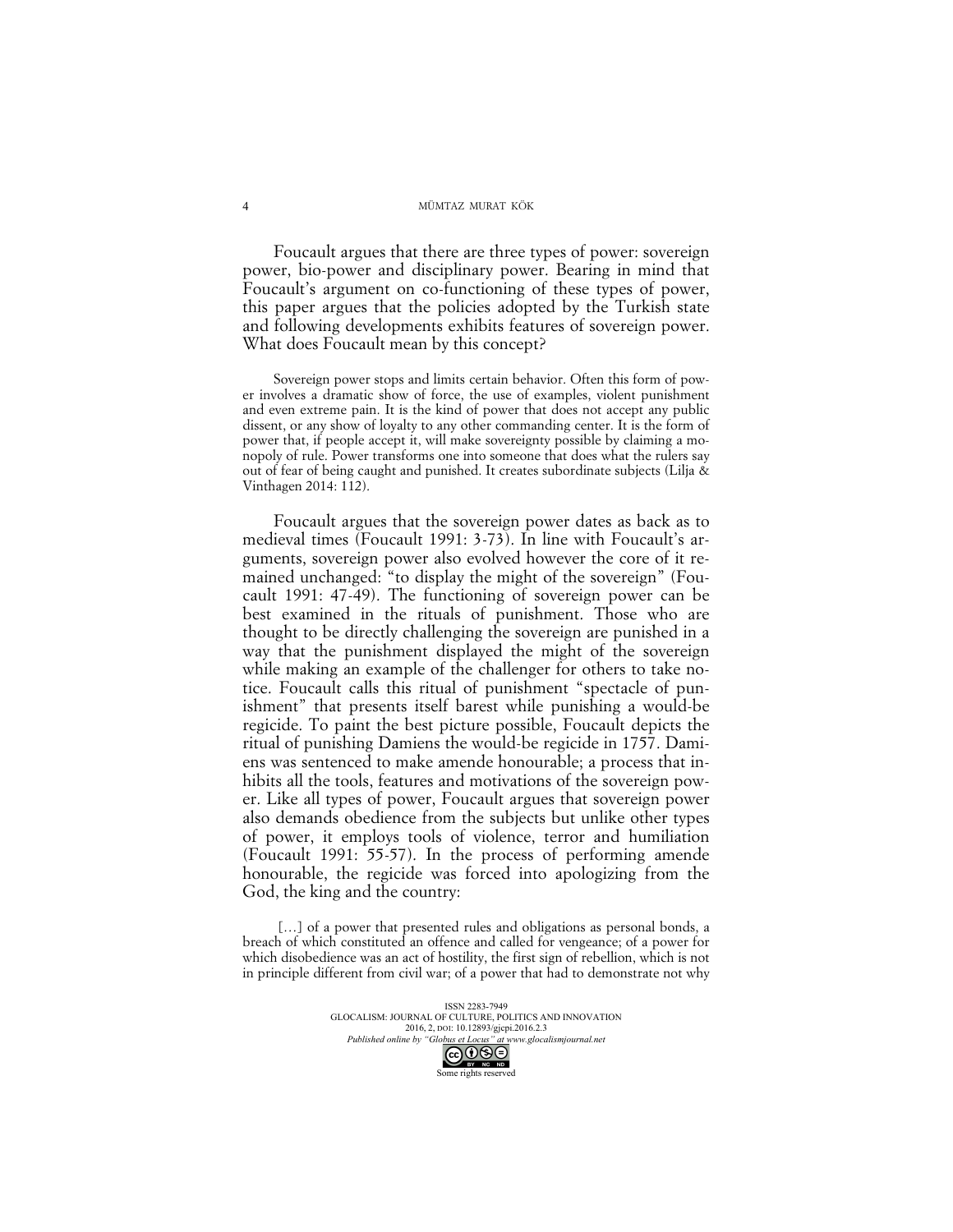it enforced its laws, but who were its enemies, and what unleashing of force threatened them; of a power which, in the absence of continual supervision, sought a renewal of its effect in the spectacle of its individual manifestations; of a power that was recharged in the ritual display of its reality as 'super-power' (Foucault 1991: 57).

As the time passed, the spectacle of punishment evolved in terms of employing different tools however the objects of the punishment remained the same; submission of the subject and the display of power. The long ceremony of torture was replaced with public execution. Removal of torture from the public eye was replaced with symbols that remind the public the might of the sovereign. While in the spectacle of punishment, the might of the sovereign was painted on the body of the condemned, now it is replaced by display of military might. The ceremony of public execution is militarized as it transformed the criminal from an enemy of the sovereign to an enemy of the crown. In doing so, the sovereign punishes the criminal in a way that he punishes his enemies; with his military might. Consequently, the ritual of public execution is accompanied with the over-presence of the military. While it symbolizes the status of the criminal as the enemy of the crown, it also reminds the audience the might of the sovereign (Foucault 1991: 50-55). Despite of this evolution, one of the thing that remained the same was the need for the audience. Whether it was in the rituals of amende honourable or in the ceremony of public execution, the audience has been the most vital participant. The ritual and the ceremony are brought before them for a purpose; to remind them of their obedience to the sovereign (Foucault 1991: 57-65).

In the final leg of its evolution in modern times, the sovereign power has endowed itself with the functions of making criminals. As the rituals of public execution became more and more symbolic, a new concept entered into the realm of the spectacle of punishment: social pact. The one who has been regarded as accepting the rules and laws laid out in the social pact is considered a rebel, a traitor, a terrorist because by violating these rules and laws he is regarded as attacking the whole society as a body. Therefore, as Foucault argues the right of punishment of the perpetrator has shifted from the vengeance of the sovereign to defending of the society (Foucault 1991: 90). Through this transformation although the act of punishment started to become more subtle and more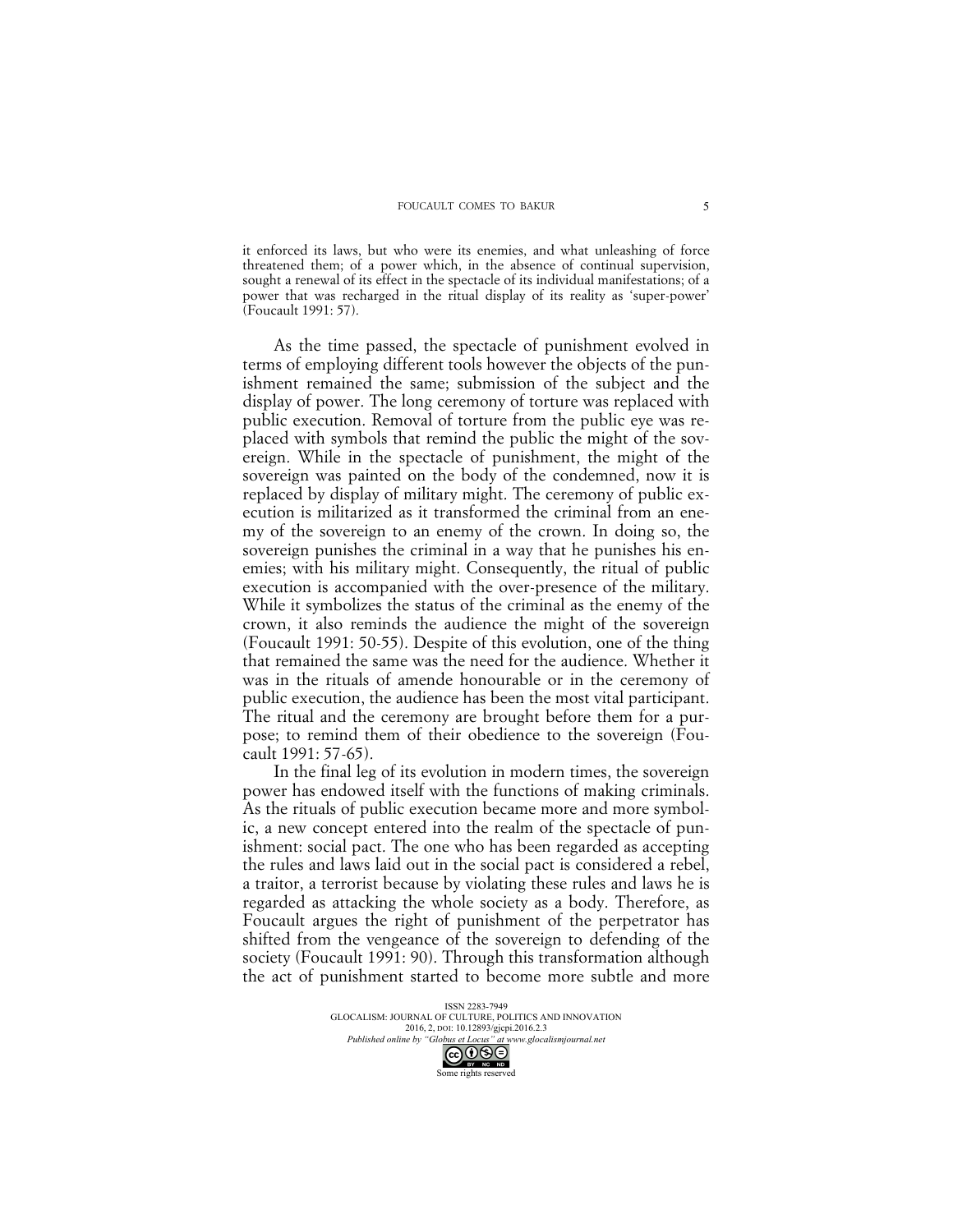"humane", Foucault argues that it is still a thing to be feared. Not only because it still retains its motivation of making examples out of the criminal (Foucault 1991: 108-109), but also it is now able to make criminals mainly because of power's relationship with knowledge and truth. While strongly rejecting the motto that has been attributed to him "Knowledge is power" and/or vice versa, he clearly states that "his problem has been the effects of power and the production of truth" (Foucault 1990: 118).

Truth is a thing of this world: it is produced only by virtue of multiple forms of constraint. And it induces regular effects of power. Each society has its regime of truth, its "general politics" of truth: that is, the types of discourse which it accepts and makes function as true; the mechanisms and instances which enable one to distinguish true and false statements, the means by which each is sanctioned; the techniques and procedures accorded value in the acquisition of truth; the status of those who are charged with saying what counts as true (Rabinow 1984: 72-73).

In line with Foucault's rejection of the availability of universal truth, he often reminds his readers that he is occupied with Western society however his insights proves useful for societies like Turkey that has been going under an intense Westernization process for almost a century. Therefore Foucault's attempts to illuminate the relationship between power and truth may very well be applied in Turkey. It becomes clearer when Foucault talks about "political economy of truth" because it revolves around institutions and apparatuses that have a role in the relationship between power and truth:

In societies like ours, the "political economy" of truth is characterized by five important traits. Truth is centered on the form of scientific discourse and the institutions which produce it; it is subject to constant economic and political incitement (the demand for truth, as much for economic production as for political power); it is the object, under diverse forms, of immense diffusion and consumption (circulating through apparatuses of education and information whose extent is relatively broad in the social body, notwithstanding certain strict limitations); it is produced and transmitted under the control, dominant if not exclusive, of a few great political and economic apparatuses (university, army, writing, media); lastly, it is the issue of a whole political debate and social confrontation ('ideological' struggles) (Rabinow 1984: 73).

Through the functioning of "political economy of truth", power produces truth but also it is important to acknowledge the

> ISSN 2283-7949 GLOCALISM: JOURNAL OF CULTURE, POLITICS AND INNOVATION 2016, 2, DOI: 10.12893/gjcpi.2016.2.3 *Published online by "Globus et Locus" at www.glocalismjournal.net*

6

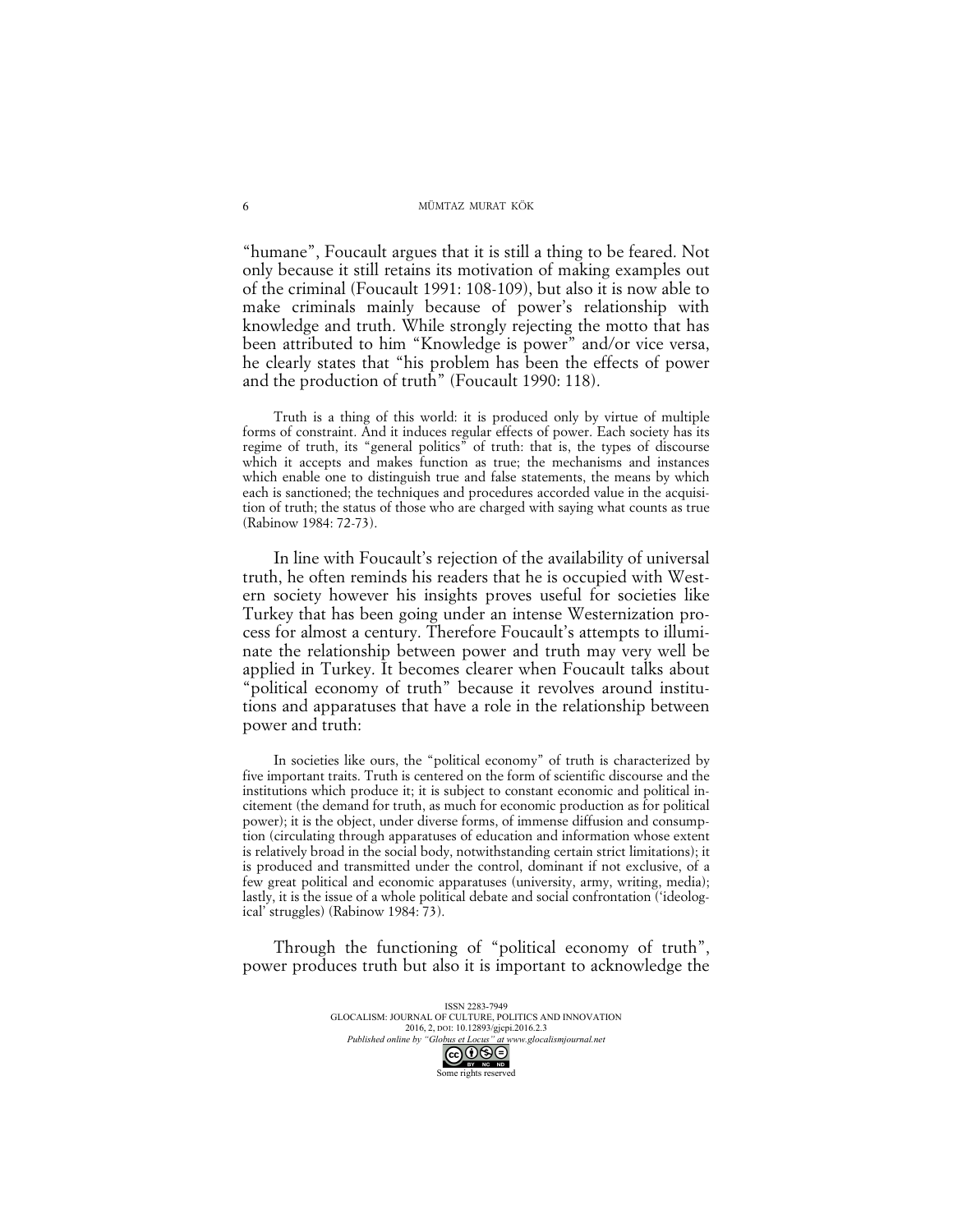reversal of that relationship. Truth also produces power but what does it mean? It means that truth may very well be in place for legitimization of functioning of power in the society. Turning back to sovereign power and punishment, the question becomes; who is to be punished and who to punish? Taken together with the concept of "political economy of truth", these questions bear a great importance in the case of functioning of sovereign power in Northern Kurdistan.

# MAKING OF A CRIMINAL: ELECTIONS AND SELF-RULE DECLARATIONS

After unprecedented assimilation policies (van Bruinessen, 1991), a period of relative peaceful way of addressing Kurdish Question through several organizations (Jongerden & Akkaya, 2011) and war of independence led by the PKK (Marcus, 2007), a hope of peaceful solution appeared on the horizon for a vicious circle of violence that have been ravaging mostly Kurdish towns and cities. It took the combination of Ocalan reinventing himself theoretically and a pragmatist one party government to initiate a process called the Solution Process.

It all started in 2005 when Erdoğan addressed the public in Amed (Diyarbakır). For the first time in the history of the Republic, a prime minister acknowledged publicly the existence of a problem regarding Kurds in Turkey. In his speech, Erdoğan not only acknowledged that there is a Kurdish Problem but also Turkey must face its past. He talked about practices of ethnic and regional – referring to Kurdistan – discrimination in the past and stated that his government would eradicate these discriminatory practices. Although it was criticized by the nationalists, it was an important step to be taken in the road to building peace. As Aslan and Çapan (2013: 40-41) argues, acknowledging the mistakes made in the past by the parties that are considered responsible for these mistakes is the first and most important step of building a lasting peace. After this symbolic speech, first concrete step was taken in 2007 after the elections. In 2007 elections, Democratic Society Party (DTP) succeeded getting into the National Assembly. It was important for several reasons. First of all, the election system in Turkey has 10% threshold for any party to overcome in

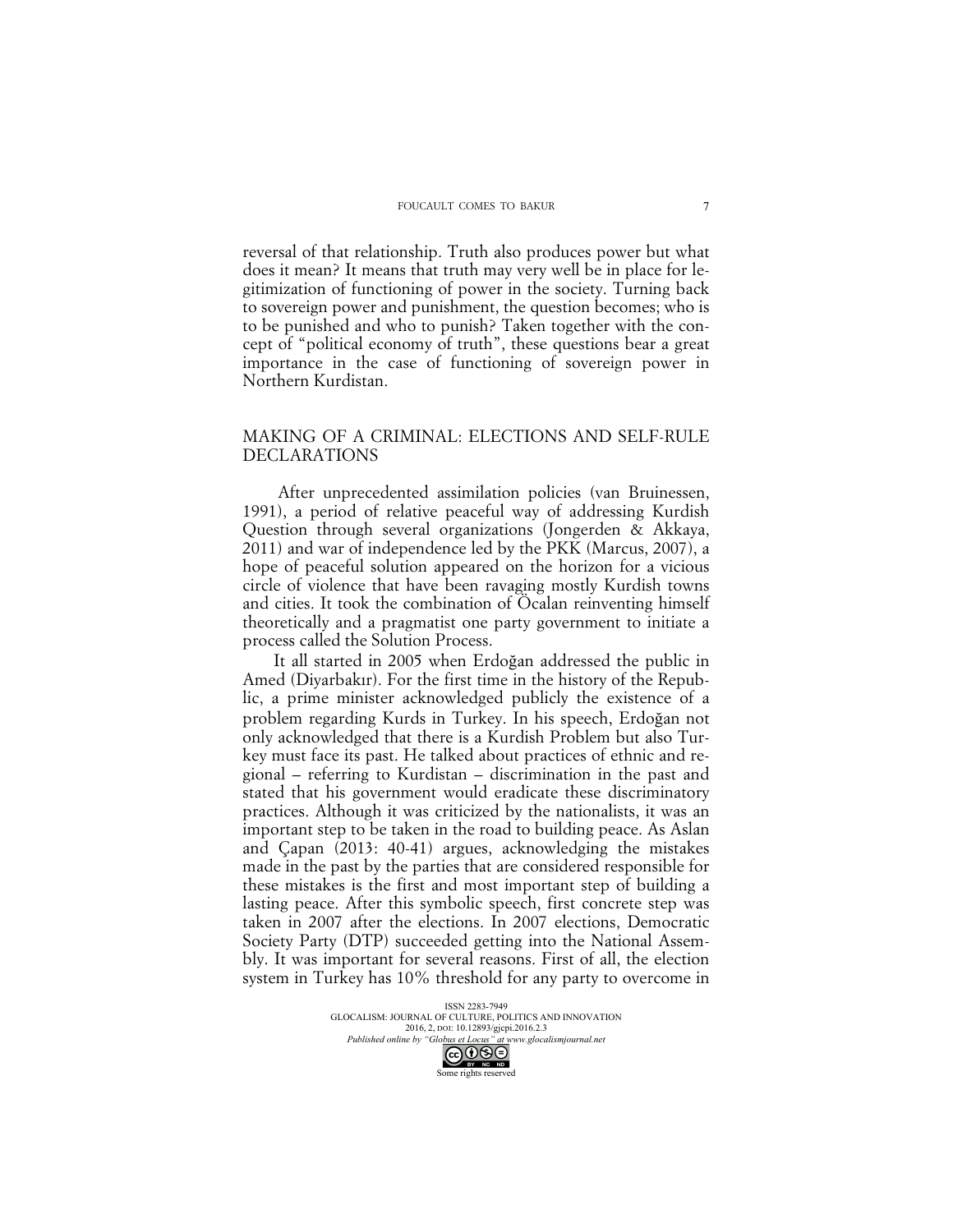order to be able to take seats in the Assembly. It was the product of 1980 coup d'état designed for preventing entrance of political parties that are considered radical including leftist and pro-Kurdish political parties (Sayarı, 2002: 15, 27-28). Second of all, for a pro-Kurdish party, the threshold was not the only obstacle for being represented in the Assembly. Even if a party managed to by-pass the threshold system, it could still be shut down for various reasons (Akyazan, 2006). As a result, DTP was the successor of several disbanded pro-Kurdish parties that managed to get into the Assembly. However, in line with the hope brought by 2005 Amed Speech, Erdoğan held a meeting with the representatives of DTP after the elections as the head of Justice and Development Party (AKP). Remembering the instances when members of parliament were dragged out of the Assembly by the police, the meeting was a promising start. Two years after the meeting, the government initiated a process called "Kurdish Opening". It was a promising beginning that started with radical initiatives like introduction of Kurdish channel – *Trt Şeş* – by state network TRT and removal of several obstacles for the use of Kurdish in daily life. As little as it was known at that time other initiatives were being taken by the government. It was leaked in 2011 that in 2009, the state and the PKK started talks in Oslo, Norway. They were carried out secretly – and in fact carried out by the secret service of Turkey; MİT (National Intelligence Agency) – because the government believed that the public wasn't ready for it at that time (Bahar 2013: 93). Although the government managed to keep these talks secret at that time, it was an incident known as Habur Incident that brought the progress to halt. After Öcalan's call, thirty four PKK members who haven't been involved in armed actions against the state entered the country for their trial. The way these people were welcomed caused a strong uproar from the nationalist front. It even came to a point that even a long time Kurdish activist Ümit Fırat admitted that the welcoming ceremony was bit too much (Fırat 2014: 8). From Habur Incident onward, neither the government nor the PKK took steps towards a solution. However relatively less violent era was at hand in this period.

It was in 2012 when Erdoğan stated on TRT that the talks between the state and Öcalan has been going on for some time. This statement also marked the era of negotiations which were more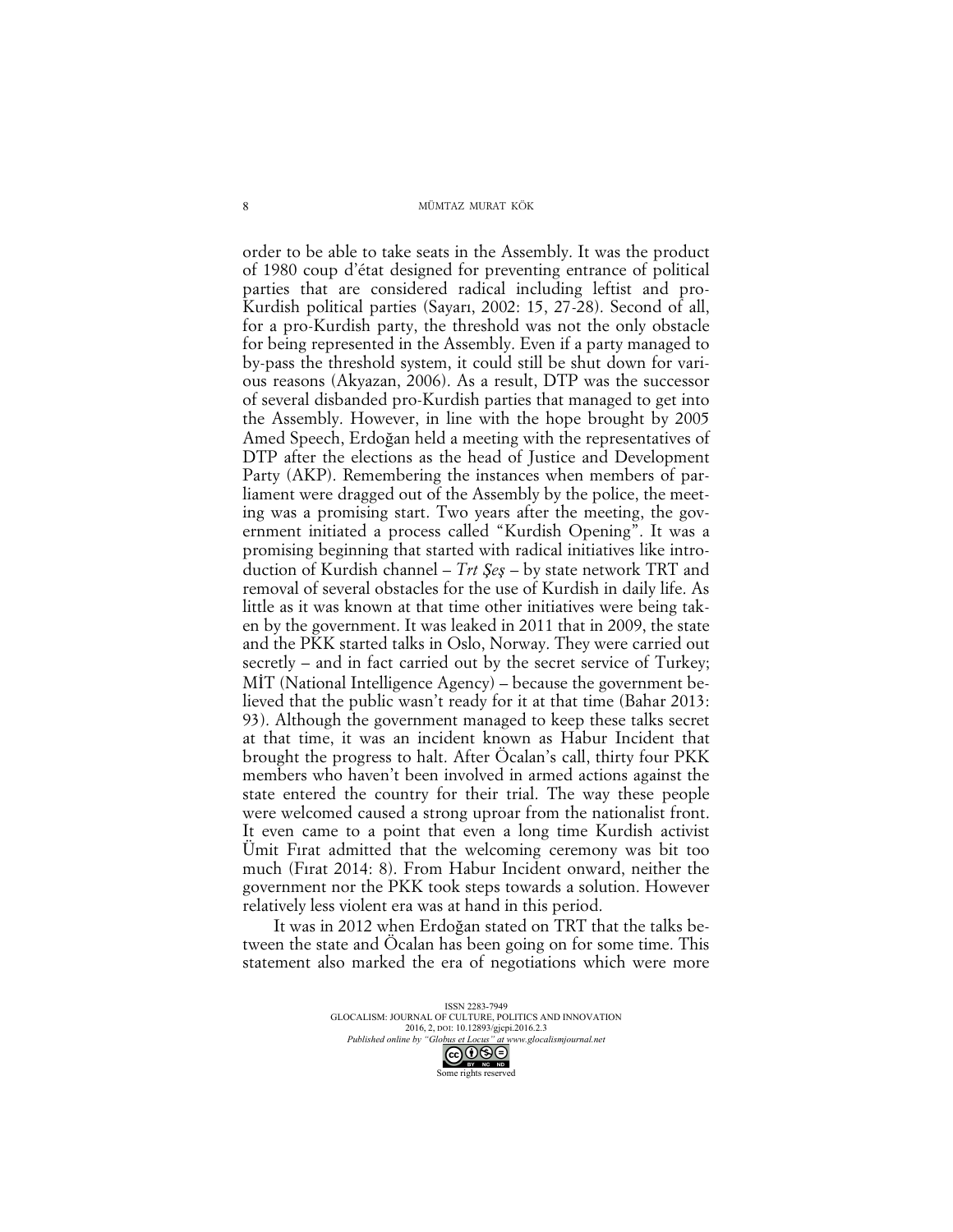#### FOUCAULT COMES TO BAKUR

transparent and more concrete than previous negotiation talks. First of all and most importantly, the negotiations were not a state secret anymore. Although it was still the secret service negotiating on behalf of the Turkish side mostly, it still was considered a good starting point for further transparency. A more concrete example of promise of such transparency was the inclusion of People's Democratic Party (HDP) into the talks. Successor to previous banned and closed down pro-Kurdish political parties, HDP was founded in 2012. Unlike previous pro-Kurdish parties, HDP proved to be more inclusive and therefore more powerful in Turkish politics (Şimşek & Jongerden, 2015). The inclusion of HDP into the negotiations between the state and Öcalan promised further transparency. In these negotiations HDP served as a messenger between Öcalan, public and the PKK cadres in the field. Secondly, in terms of its comparison with the previous negotiation talks, this round of talks seemed to be inclined towards enabling the participation of the public. The initiative of "Wise Men Commission (Akil Adamlar Heyeti)" can be considered as a sign for this inclination. The commission was aimed towards explaining the solution process to the people in seven different regions in Turkey. They were also to be getting feedback from the people they contacted with regarding their views on the process. Sixty three people chosen to the commission were to be active in the field for a month and would provide reports to the government (BİA Haber Merkezi, 2013). Despite of all these developments from 2009 to 2015, the process failed in the end and led to the situation which gave birth to a period of atrocities that this paper argues to be a practice of collective punishment. To be fair, all the developments up to this point are radical in nature considering the history of Kurdish Question in Turkey. However, the process was doomed to fail since its inception. First of all, the political environment in Turkey is a very dynamic one therefore exposed the process to major pressures. Secondly, the method, the actors and the unclear character of the process even furthered these pressures. To start with the nature of the process, the actors constitute the most problematic facet. By fixating the fate of such a complex issue to several actors and to their will and benevolence, the process was shaped up to be very fragile. It might be understandable while the negotiations were conducted covertly that parties should be limited. However, in 2012 the negotiations were seemed to be

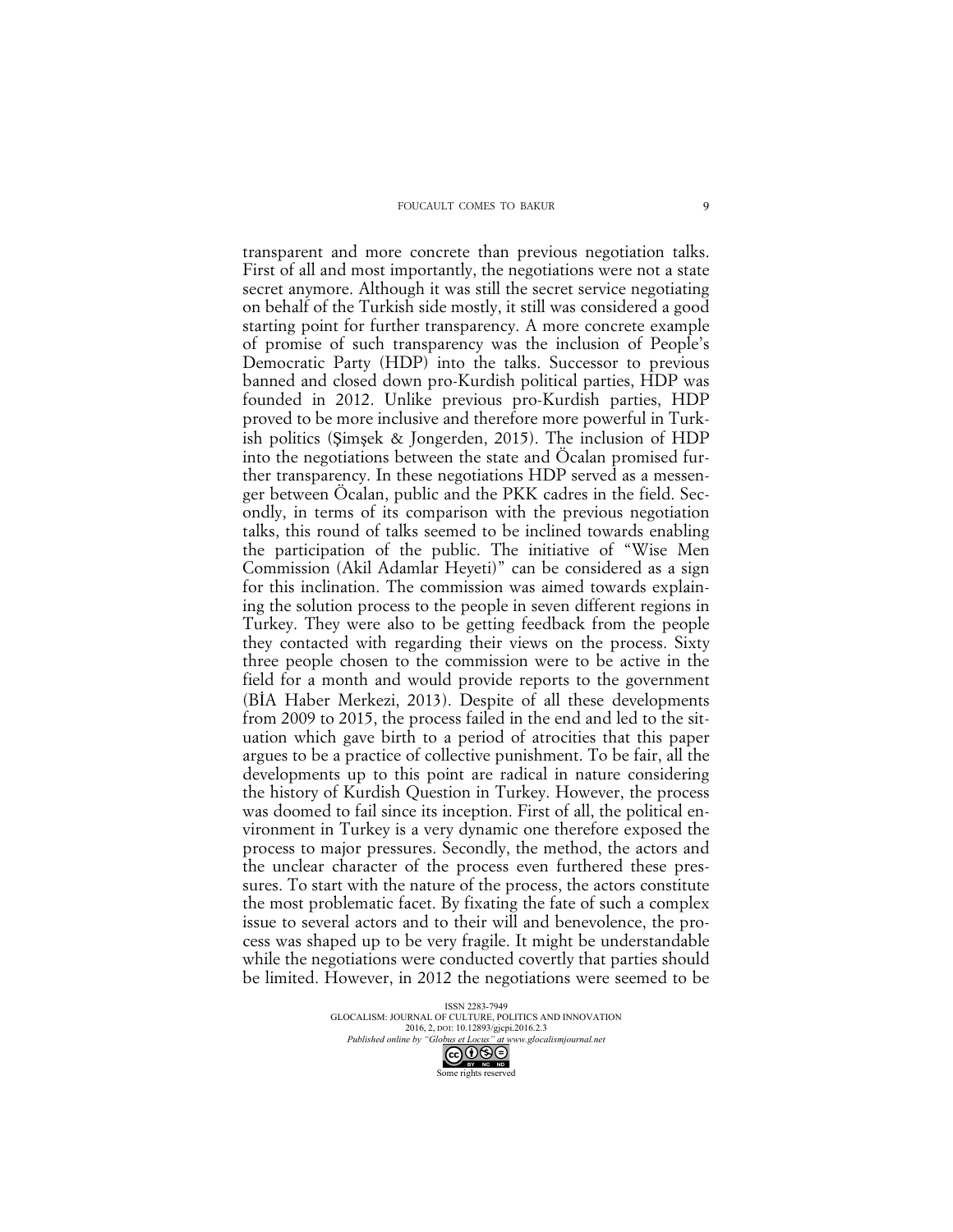opened up to the public and the public reaction hasn't been as negative as the government thought it would be. In fact, a research shows that the general public support for the process is as high as 57% while it is 83% among Kurds (Yılmaz, 2014). Despite the fact that the support was high among the people, the parties chose not to include even more sides to the process. It resulted in that the process was highly vulnerable to the priorities of negotiating parties (Yeğen, 2014: 8).

The fragility of negotiations manifested itself the best in the instances of the siege of Kobané by ISIL and lastly the June 7 elections in 2015. Although it is not possible to dwell on the details of each situation, Kobané and June elections were the breaking points of the process. On the path to these incidents, "the Gezi Park Resistance" and "the December 17/25 Corruption Scandal" highly damaged the credibility of AKP and Erdoğan. Erdoğan and AKP responded both the Gezi Park Resistance and the Corruption Scandal with increasing authoritarian policies. While the Gezi Park Resistance was marked by extreme police brutality, the Corruption Scandal was followed by unprecedented censoring of the media and the internet. Both of these incidents undermined the legitimacy of AKP government and Erdoğan but more importantly it made issues like drafting a new constitution and introduction of presidential system more vital and more urgent for them. However, for the sake of the solution process, the Kurdish side of the negotiations weren't much involved in these incidents. In fact, HDP distanced itself from the Gezi Park Resistance by claiming that at some point it was attempted to be evolved into a coup d'état. Although these incidents strained the relations of negotiating parties in the process, it was the siege of Kobané and the June 7 elections that broke off these relations.

The first blow came with the siege of Kobané laid by ISIL. On January 2014, Kurds declared their autonomy in Rojava and Kobané is one of three cantons that constitutes the autonomous region (Duman, 2014). Rojava is an important place for Kurds in which they have been experimenting self-government for some time. While Kurds were experimenting self-government in Kobané, ISIL forces laid siege on the city in late September. Unlike most of the cities that were on the path of aggressive ISIL expansion, Kobané resisted effectively. With the each day of resistance, Kobané gained a symbolic importance. It even came to a point

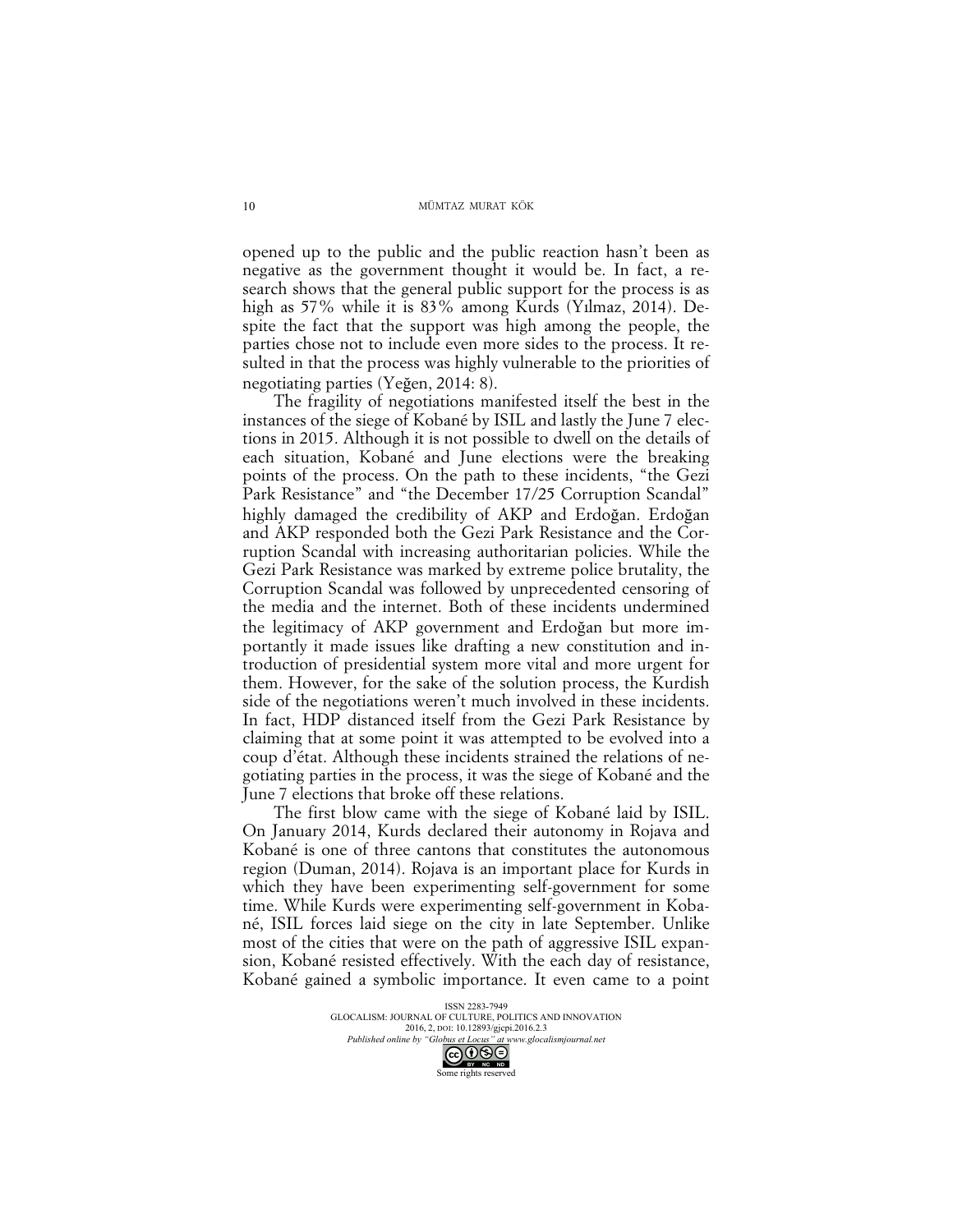that Kobané was began to be referred as "Kurdish Stalingrad" ("The Economist", 2014). It also had an impact on the relations between Kurds and the Turkish state in general but more specifically it affected the Solution Process. During Kobané resistance, Turkey adopted a rather passive stance. Although having accepted refugees from Kobané, Turkey never responded to calls for help to Kobané inside and outside of Turkey. Along with strong suspicions on the relationship between ISIL and Turkey, Erdoğan's statements on Kobané made the situation even worse. In a speech he was giving to Syrian refugees, Erdoğan claimed that Kobané was about to fall<sup>1</sup>. Given Ankara's stance towards Kurdish administration in the region and aforementioned suspicions coupled with Erdoğan's tone of hope in the statement, Kurds in Turkey interpreted it as a sign of Erdoğan and AKP government's genuine feelings for Kurds and their fate (Zeydanlıoğlu 2014: 14). Although later on, Turkey was forced into providing a corridor for an aid convoy to Kobané, its general stance gravely damaged the Solution Process. In an interview, one of PKK's top commanders Murat Karayılan stated that Turkey is responsible for ISIL attacks on Kobané and that the Solution Process is now over for them<sup>2</sup> . For the Kurdish side of the negotiations, Kobané can be considered as existentially important which the AKP government and Erdoğan failed to acknowledge.

For AKP and Erdoğan reasons of breaking off the Solution Process seem more personal. During the process, negotiating parties had some demands to be met by their counterpart. While the Kurdish side had demands more in collective nature like more power to local governments, lowering the 10% threshold in the election system and removal of Turkishness from the definition of citizenship; AKP and Erdoğan had two specific demands among others: a new constitution and shift to presidential system (Bahar 2013: 78-79). In these demands, AKP side actually demanded the support of Kurdish side in the parliament in an effort to accomplish them. Here, the question is; what makes them more personal than the demands of Kurdish side? It was the Gezi Park Resistance and December 17/25 Corruption Scandal that made these issues more personal for them. Being Turkey's first social uprising, the Gezi Park Resistance was the first blow to AKP's legitimacy. Started as a small scale protest against the destruction of Gezi

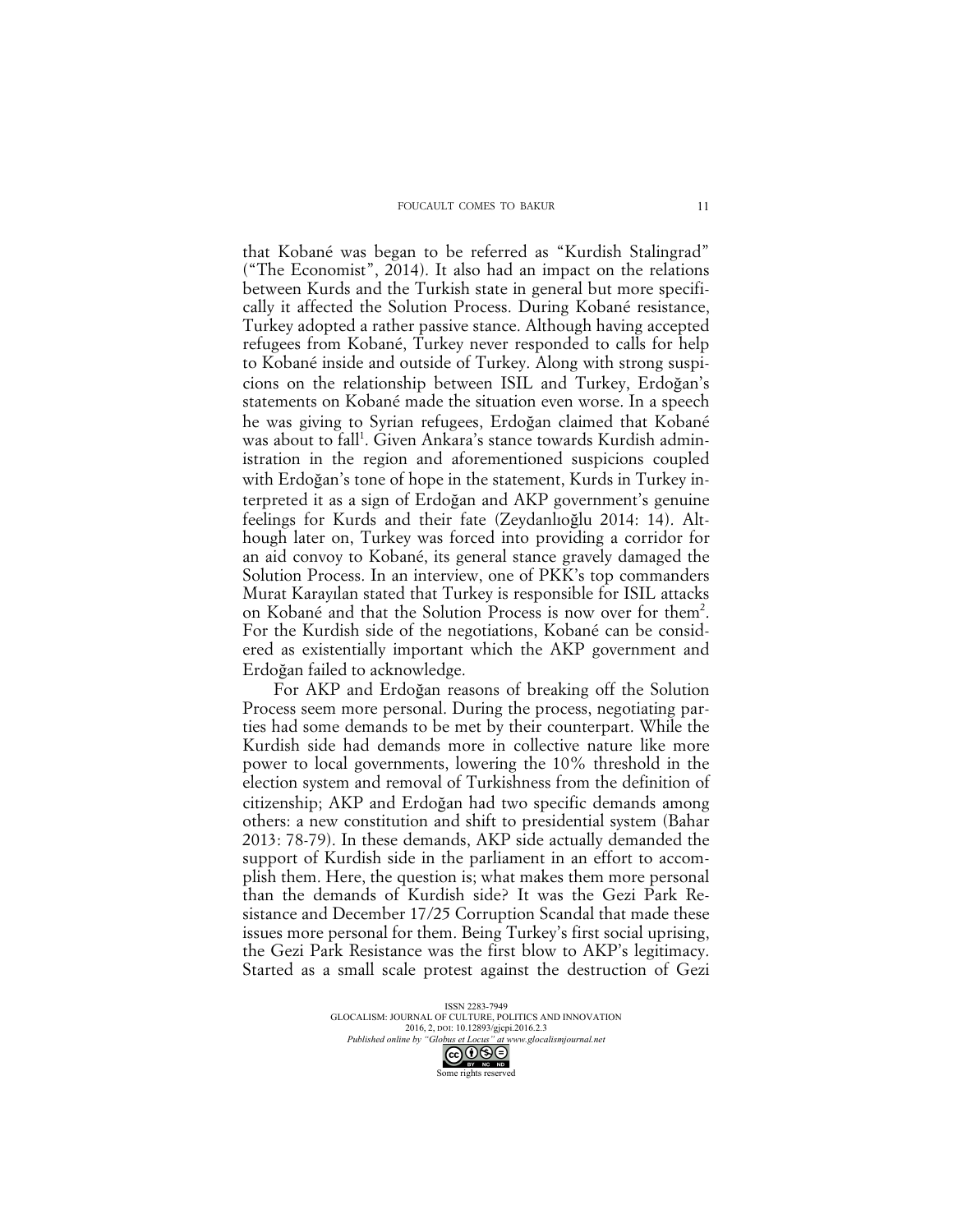Park which is the last remaining decent green area inside the city turned out to be a general protest against increasing authoritarianism in Turkey. Whatever may be the outcome, the Gezi Park Resistance strongly damaged AKP and Erdoğan's legitimacy. By resorting to extreme police violence, censoring and false propaganda, AKP and Erdoğan alienated more people than ever in Turkey (Toktamış 2015: 29-45; Bozkurt 2015: 77-89; Özden&Bekmen 2015: 89-105; Civelekoğlu 2015: 105-121; Jenkins 2013). Soon after the serious blow of "Gezi Park Resistance" to AKP's legitimacy, December 17/25 Corruption Scandal came. Referred as "the biggest corruption scandal in the history of the Republic of Turkey" (Yüncüler & Karakoyun 2015), it went as high as Erdoğan's son Bilal Erdoğan including three ministers from the cabinet at that time. Even though they were some claims in the beginning, the government's response to the claims and to following investigation proved it to be more than claims. After all is said and done, the government responded to the claims by heavily censoring social media and meddling with the investigation by replacing and even punishing the prosecutors (Bedirhanoğlu 2015). Even though the government managed to save the day, it was an irreparable damage to its legitimacy. A survey (MetroPoll 2014) conducted after the scandal shows clearly how it affected the government's legitimacy. According to the survey, "59.7% believe that the government tried to cover up the scandal while 60.5% think that investigations on corruption claims were just and right". This survey can be interpreted as that even some of the supporters of the AKP government believe that there is corruption in the government and the investigations shouldn't have been meddled with. Suffering a great loss of legitimacy, drafting a new constitution and therefore introducing presidential system became vitally important for AKP and Erdoğan. In doing so, they aim to strengthen their position in the government. These incidents strained the relations between negotiating parties however following incidents not only ended the Solution Process but also turned most of Kurds into criminals that should be and will be punished accordingly in the eyes of AKP, Erdoğan and most importantly in the eyes of fair amount of the public.

At probably one of the shortest group meetings in the history of the parliament, HDP co-chair Demirtaş declared their ultimate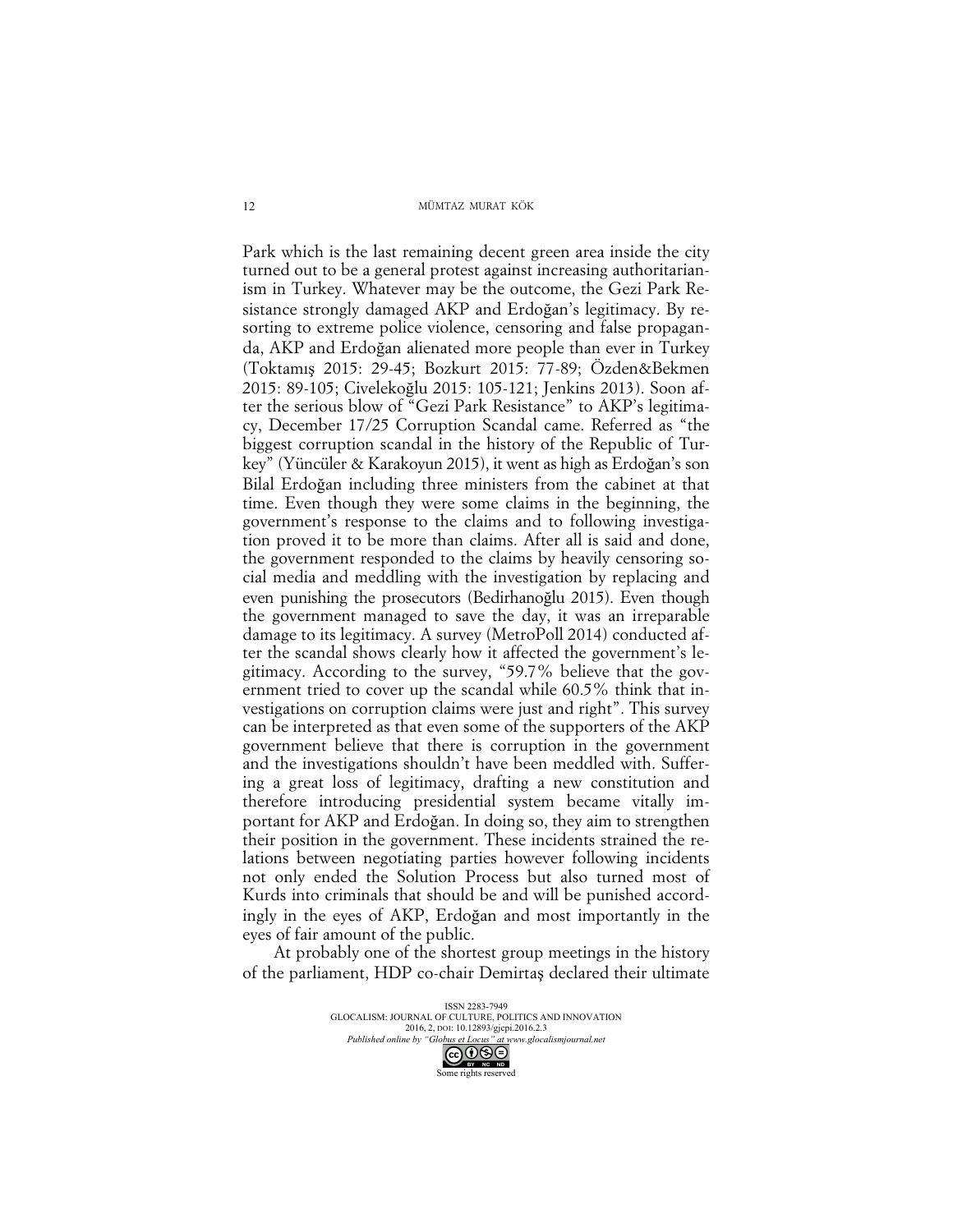goal for June 7 elections: "As long as there is HDP, as long as there are HDP supporters breathing on these lands, you will not become the president. We will not let you become the president"<sup>3</sup> . Denying any give and take with AKP and the government, Demirtaş declared that they will be an obstacle to Erdoğan's long desired presidency. Thanks to the threshold obstacle in the election system, AKP has enjoyed a rather free-ride in Kurdish towns since its inception. For example, in 2011 elections pro-Kurdish politicians had to register as independent candidates. Even though they were officially supported by the pro-Kurdish political party Freedom and Democracy Party (BDP) at that time<sup>4</sup>, the election system in Turkey forced them to run independently for the parliament. Apart from showing the absurdity of election system in Turkey, it also meant an opportunity for AKP. In the absence of a party block, AKP gained more seats in these regions even though they had to share it with independent candidates. To provide a better picture, one only needs to compare the results of 2011 general elections in which AKP enjoyed the absence of party block competition with June 7 and November 1 elections in which HDP as a party dominated the region in terms of election results. In 2011, AKP managed to win 6 seats in Diyarbakir while the independents managed to win 5 seats. (Election Results for the City of Diyarbakır, 2011) The ratio of obtained seats have changed radically both in June 7 and November 1 elections In these elections, HDP decided to run for these elections as a party instead of separate independent candidates. This decision meant trouble for AKP as even co-chair of HDP admitted that AKP would very much like them to run as independents in the elections<sup>5</sup>. In Diyarbakır, AKP only managed to get 1 seat in June 7 elections (June 7 Election Results for the City of Diyarbakır, 2015) and despite re-scheduling another election under very uneven circumstances, AKP only managed to get 2 seats in Diyarbakır. (November 1 Election Results for the City of Diyarbakır, 2015) By taking the cities where AKP would achieve majority in the assembly from the hands of AKP, HDP became the fourth biggest political party in the assembly. In order to be able to draft a new constitution AKP needed 330 seats in the assembly however the success of HDP on June 7 elections prevented it. On June 7 elections, AKP managed to get only 258 seats in the parliament while HDP managed to get 80 seats doubling its numbers in the assembly. (Gen-

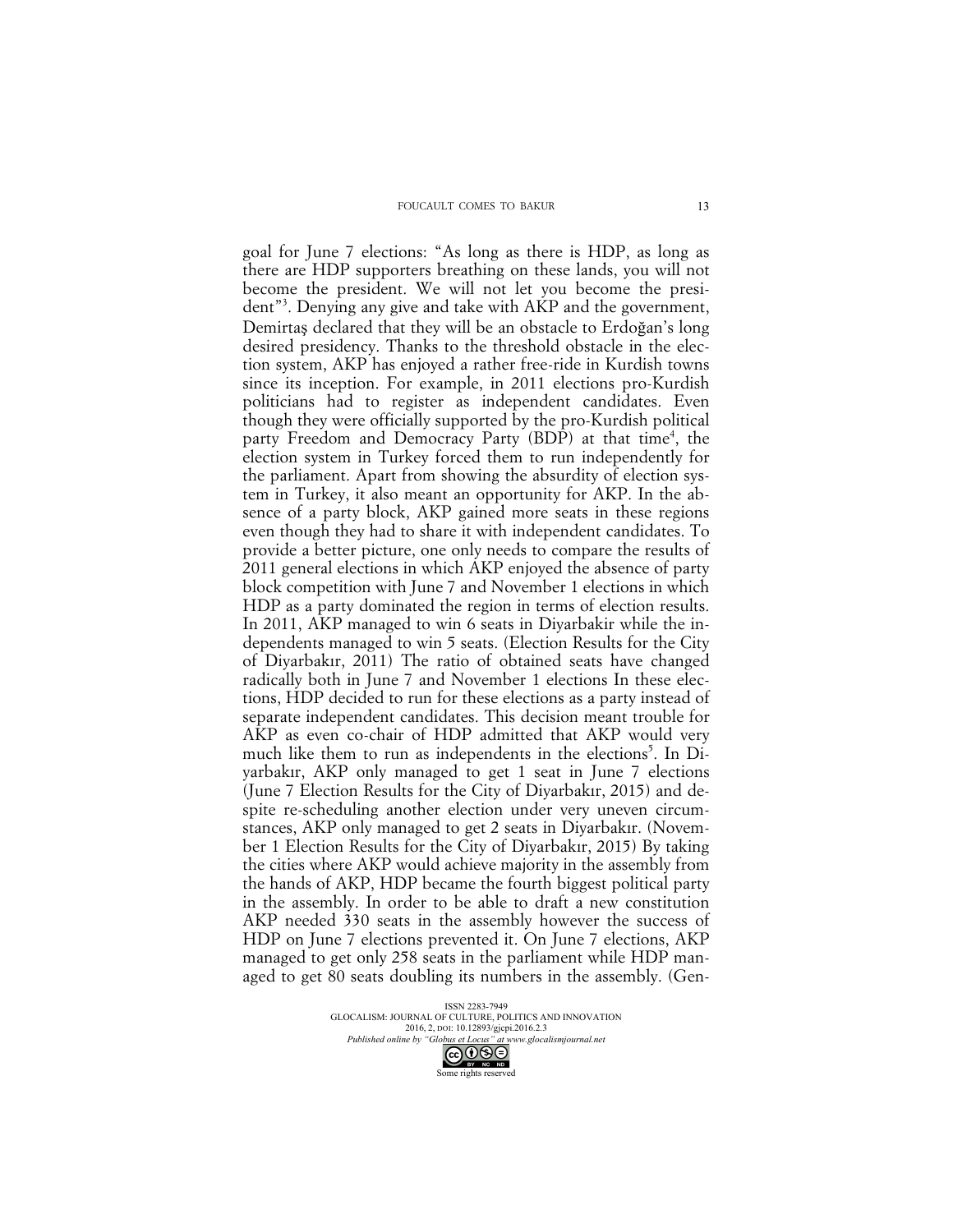eral Results of June 7 Elections, 2015). After June 7 elections defeat, Erdoğan and his AKP did what any electoral authoritarian (Schedler 2006) ruling cadre would do: they didn't recognize the elections results and rescheduled elections on November 1. It was in this period when the government declared that the Solution Process has come to an end. According to the confession-like statements made by both Prime Minister Davutoglu and his aide, it was Demirtaş's campaign that ended the process. Prime Minister's aide Akdoğan stated that HDP's campaign on June 7 elections provoked Erdoğan and therefore he ended the process<sup>6</sup>. And Prime Minister Davutoğlu goes one step further by claiming that HDP sacrificed the process in the hopes of increasing their votes in the elections. From this point onward everything started to go downhill. While peoples of Turkey have been enjoying a relative peace in the last six years, after June 7 elections violence appeared again. On July 20, Turkey was rocked with a blast in Suruç, Şanlıurfa. Consisting of mostly young people who were trying to reach Kobané to take part in its reconstruction after ISIL siege and for delivering the things donated by people in Turkey. They were targeted by a suicide bomber affiliated with ISIL. 34 of them died there along with the conscience of most people in Turkey (Keyman 2015). The massacre at Suruç was followed by an even more dangerous act. Two days after the massacre, two police officers were found executed in their homes in Ceylanpınar, Şanlıurfa. While HPG claimed responsibility for the incident, it also stated that it was a retaliation for the massacre at Suruç<sup>7</sup>. This event also marked the starting of military operations in Kurdistan.

In an environment of increasing violence, political purges started as well. After June 7 elections, Erdoğan and his party started arresting numerous Kurdish local politicians. The purging of people who are effective in local politics can be considered as another aspect of collective punishment inflicted upon Kurdish people by the state. Facts provided by several reports from nongovernmental organizations and press releases by HDP strengthen this claim. A report that depicts the developments between June 7 and November 1 elections by IHD provide horrifying numbers of arrests and detentions: "During this time, most of them being pro-Kurdish political activists, 5.173 people were detained while 188 of these people are children and 1004 people were arrested while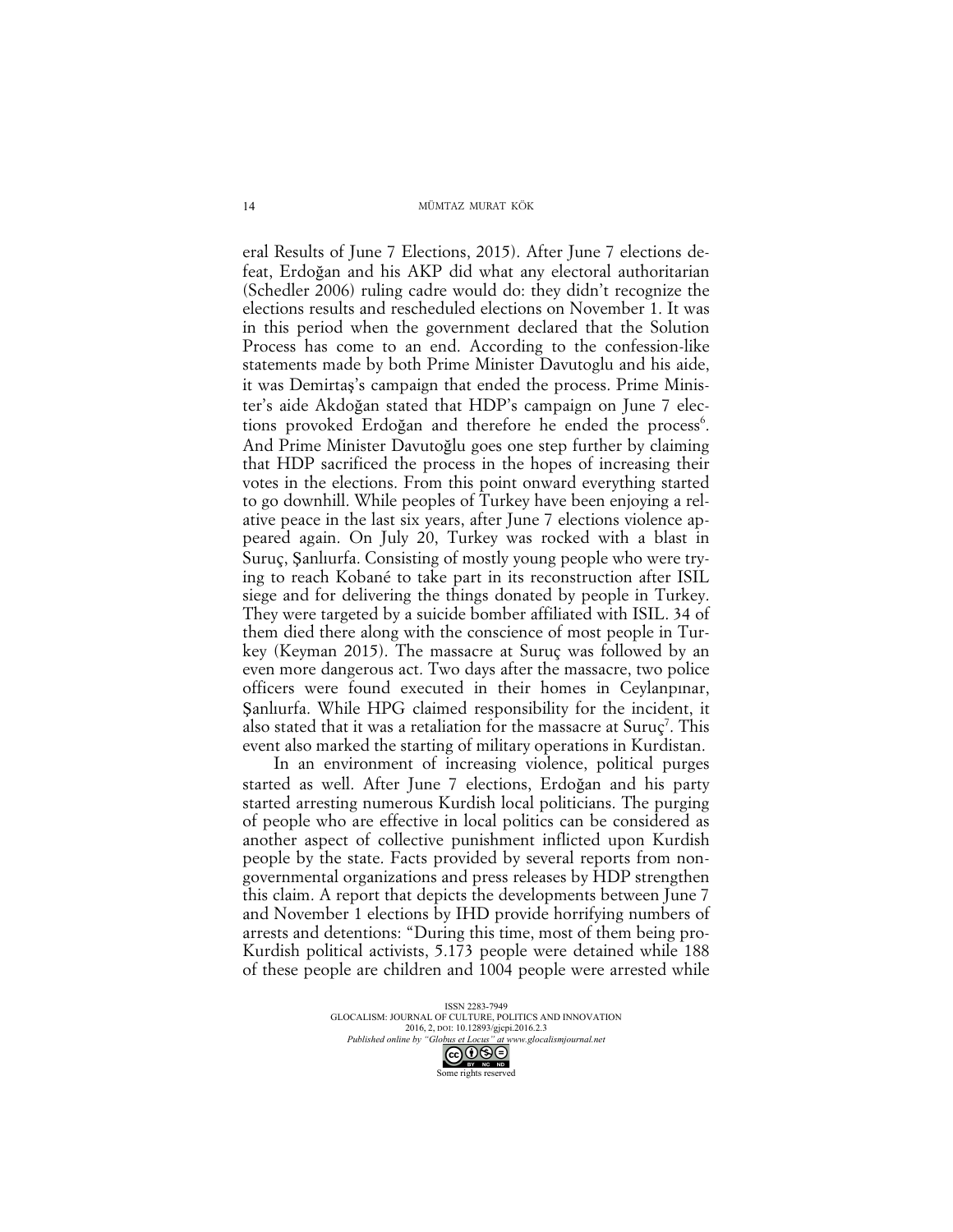36 of them are children" (İHD, 2015). On a press release made by HDP on January 6, 2016, the political purges are defined "as the last step of the coup d'état towards democratic politics". In this press release, one can clearly see targeting of HDP representatives especially at local level. As of January 6, eighteen HDP representatives at municipal level have been arrested and twenty nine elected officials have been removed from their office by the Ministry of Internal Affairs (Danış Beştaş, 2016). The political purges by Erdoğan and his party provide one of the main motivations for declarations of self-rule in several Kurdish cities. The first declaration of self-rule came in the period following June 7 elections that has been characterized by these political purges and increasing violence. First self-rule declaration came on August 10, 2015 from Şırnak by Democratic Regions Party (Demokratik Bölgeler Partisi). The content of the first declaration has been shared by many that followed it. In a way that directly challenges the sovereign, the declarations emphasized heavily on the issue of legitimacy: "The state institutions in our city have lost their legitimacy. Therefore from now on, we, as people, will rule ourselves democratically" (Demokratik Bölgeler Partisi, 2015). A later statement made by Congress of Democratic Society (DTK) further details the motivation behind self-rule declarations. In this statement, DTK relates declarations with the policies followed by AKP and Erdoğan after June 7 elections. They claim that AKP government declared war on Kurdish people while placing Öcalan under heavy isolation. Along with this, the representatives elected by Kurdish people are being arrested in a way that disrespect people's right to choose their own representatives. Under these circumstances they argued, there is no other alternative but people governing themselves (Demokratik Toplum Kongresi, 2015). The statement also establishes a relationship between self-rule and existence of trenches and barricades in Bakur.

Since the first day of military operations, the government has stated that the reason for curfews accompanied by military operations is that the PKK has taken advantage of the era of the Solution Process. They claimed that during this era thanks to the benevolence of the government, the PKK "filled the cities with weapons" and digged trenches so that they can control these areas. However, reports from the area that contains interviews with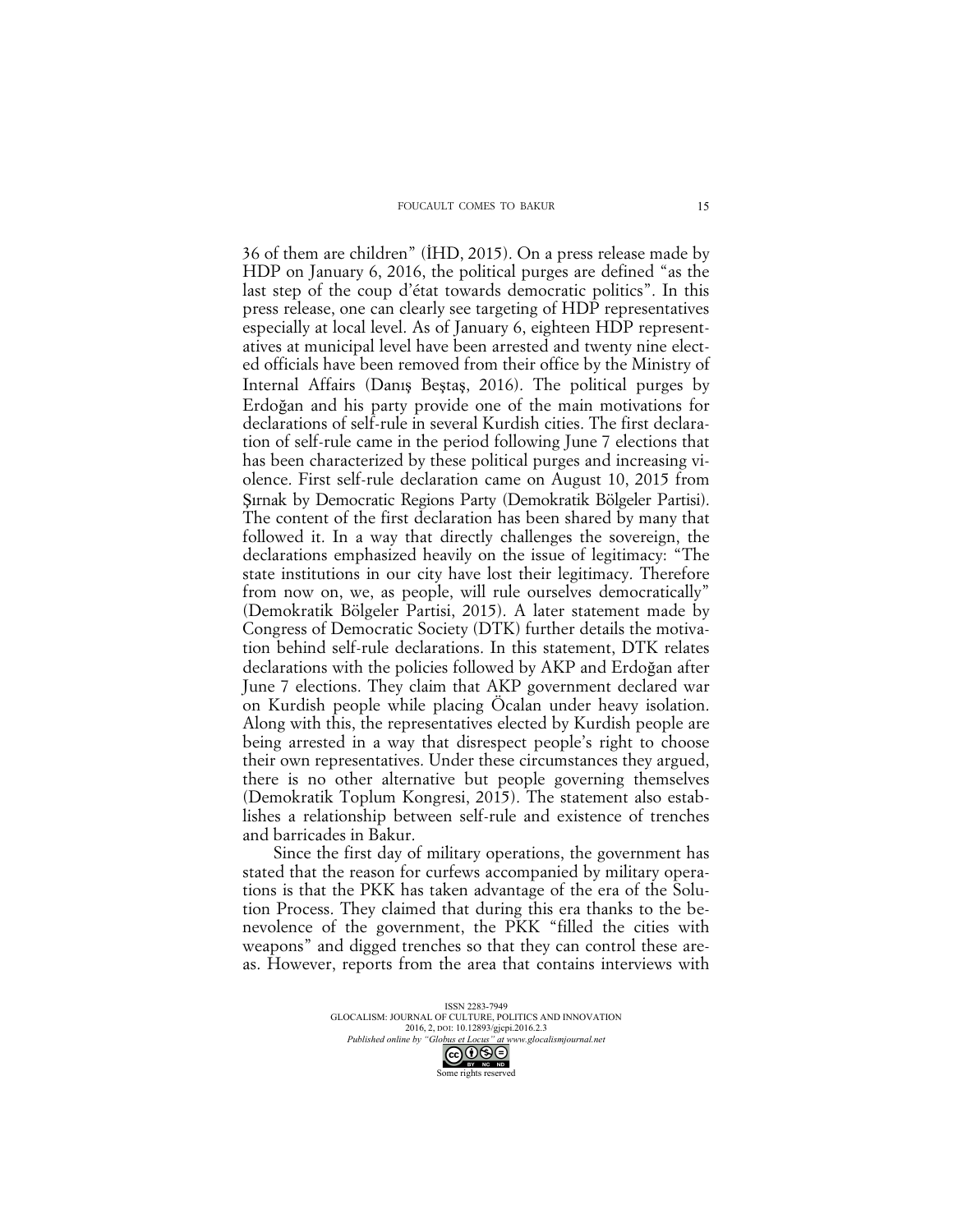the residents of curfew imposed neighbourhoods prove that trenches and barricades weren't in fact that common and even in some cases there weren't so long conflict between the guerrillas and the security forces (Cizre Gözlem Raporu 2016: 27). The military operations that are ravaging the region are called as "trench operations" by the pro-government media as well as the government itself<sup>8</sup>. The claimed existence of trenches provide a legitimization for these military operations. But why would trenches being digged in and barricades being put up would disturb the sovereign this much? Lilja & Vinthagen (2014: 112) provides us a Foucauldian answer. Defining sovereign power as "the forbidding power of law, violence and sovereignty", they propose a corresponding way of resistance. The reason for proposing a corresponding way of resistance to sovereign power lies in its ultimate motivation: "creating subordinate subjects." For this type of power, any act of dissent is hostility. In the context of Turkey, declaring that you are aiming to prevent somebody from becoming the president is a clear act of dissent. An act that is to be punished. Therefore following the Lilja and Vinthagen's line of thought a power that aims to inflict violence and establish sovereignty, one meets it with the corresponding resistance:

Since sovereign power is about claiming the monopoly of violently or forcefully repress certain behavior and/or command other behavior, resistance becomes a matter of breaking such commands or repressions; that is, doing what is illegal or doing things for deviant interests and circumventing, undermining the sovereignty of power centers. […] Sovereign power is a form of power that demands absolute obedience and therefore the resistance that develops is undermining these values, institutions and representatives. Resistance is, in a corresponding way, typically openly defiant and challenges through rebellions, strikes, boycotts, disobedience and political revolutions, by overthrowing kings, governments and regimes, with the attempt of ever more clever applications of violence, counter-power and strategies of power play (Lilja&Vinthagen, 2014: 113).

In other word, one digs trenches, puts up barricades, sets up checkpoints on roads<sup>9</sup> or even declares self-rule<sup>10</sup>.

The results of June 7 elections and self-rule declarations made in the following period constituted a direct challenge to sovereign's will. These results and declarations turned most of Kurds into criminals. They are began to be considered as criminals in the eyes of the sovereign for two distinct reasons. First of all, the ethnic group that happens to be HDP's main constituency and resi-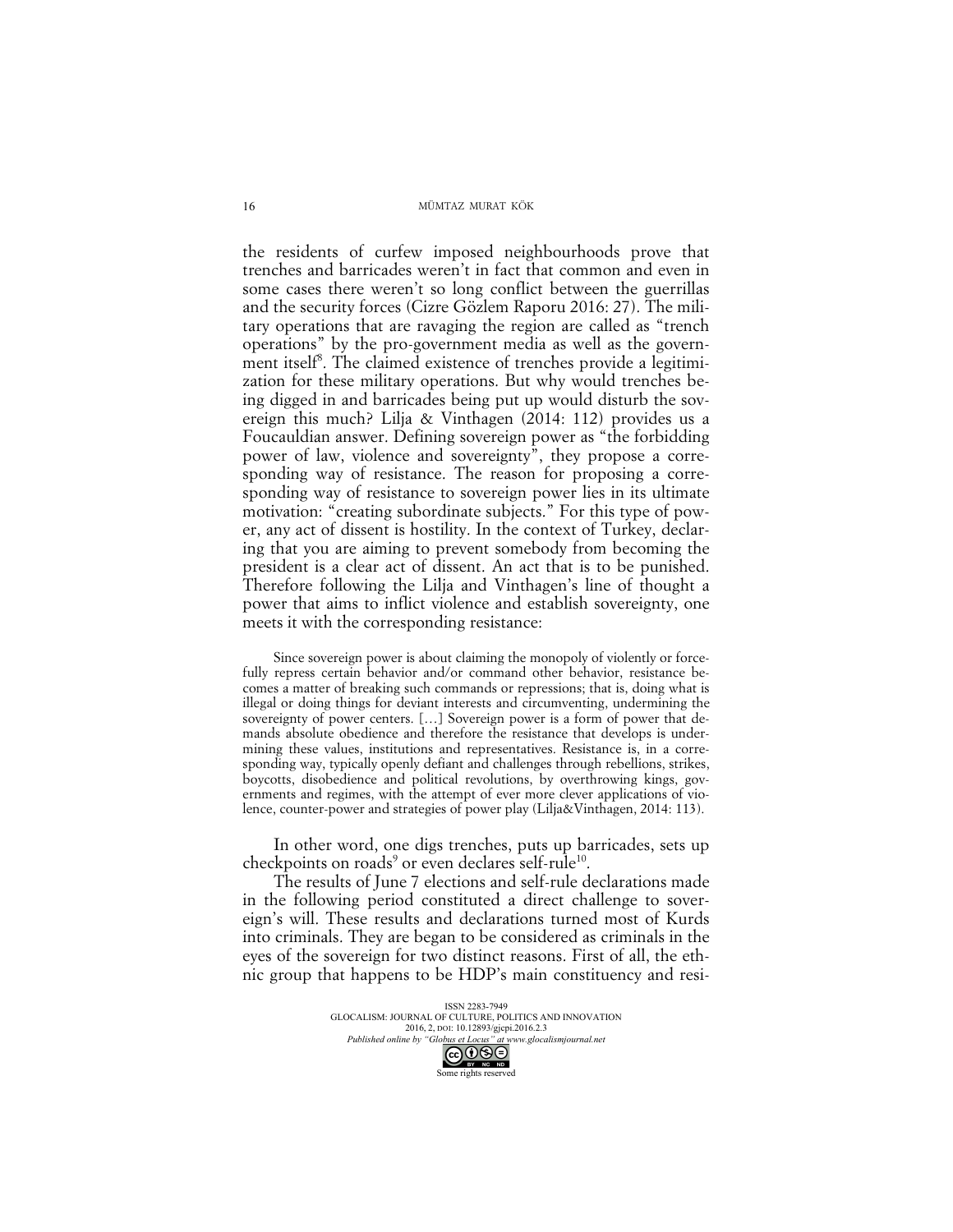dents of self-rule declared areas are Kurdish people. Secondly, sovereign power doesn't tolerate any kind of loyalty to another "commanding center" (Lilja & Vinthagen, 2014: 112) other than itself. Therefore in line with the nature of sovereign power, disobedience ought to be punished indiscriminately and in a way that exhibits the might of the sovereign so that it might deter any futures challengers from challenging the sovereign again.

## SOVEREIGN POWER IN KURDISTAN: CURFEWS, OPER-ATIONS AND COLLECTIVE PUNISHMENT

There is a saying in Turkish that can be roughly translated as whatever the dervish thinks, it comes out of his mouth (*dervişin fikri neyse zikri de odur*). Rather than implying honesty, the saying implies slip of a tongue. Something that Davutoğlu said at his election campaign brings one's mind this saying. During a campaign in Van, Davutoğlu said that: "if AKP loses the power/majority after the upcoming elections, Beyaz Toroslar (white Renault R12 Toros vehicles) will be back here, roaming the streets<sup>"11</sup>. This statement was in fact a reference to the times when Kurdish people were subjected to heavy state violence and "Beyaz Toroslar" is the symbol of those times (White 1999: 83-88). But what is so specific about these white colored vehicles? It is in fact the very history of these vehicles that led some people to assume that Davutoğlu didn't simply make a statement but rather threatened people before the elections. These vehicles are commonly used by Turkish covert counter-guerrilla units known as JİTEM. They represent the atrocities targeting the left in Turkey but even more specifically Kurds. The streets of Cizre, Sur, Bismil, Silopi and many more Kurdish cities are still haunted by the ghost of these vehicles. Anyone who has been forced into these vehicles were never seen again. And even if they did return, they were subjected to tremendous amount of torture during the time they went missing. For years they served as the punishing hand of the state, symbolizing the sovereign's might in being able to make people disappear forever (Karakaş, 2015; Kayar, 2015; Söylemez, 2015). Therefore one can easily assume that what Davutoğlu said in Van was simply a threat for manipulating people into voting for his

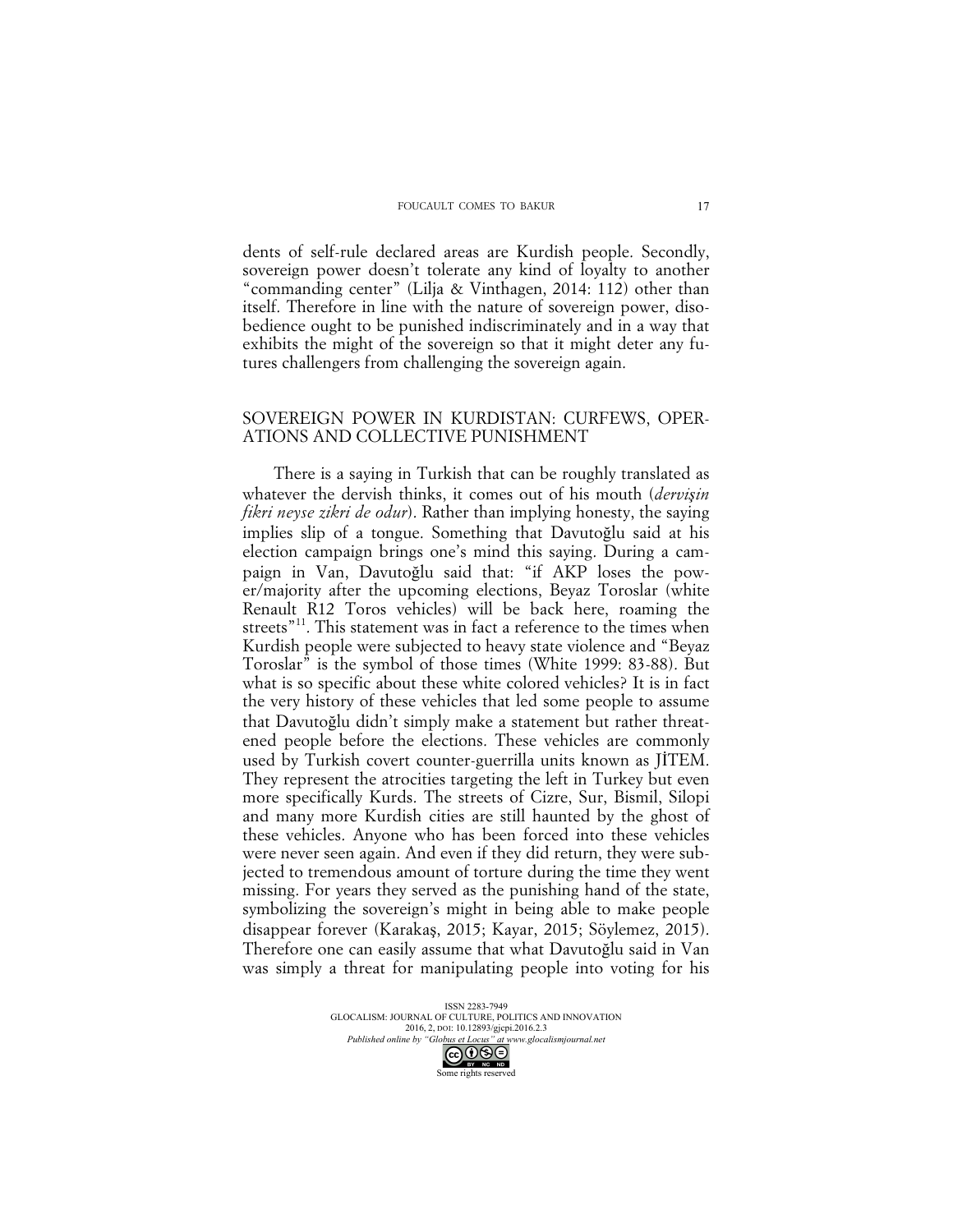party. In those elections, AKP lost its rather overwhelming majority in the parliament. They re-scheduled the elections for November 1 and "Beyaz Toroslar" didn't return. They were replaced by AKREP's (armoured police vehicle), TOMA's (symbolic police dispersal vehicle) and even tanks. Hacı Lokman Birlik is one of the proofs of this replacement in terms of the state's choice of vehicle for punishing people while also making an example of someone. According to the reports, on October 2, an armed confrontation between PKK guerrillas and security forces broke out. According to the media, Hacı Lokman Birlik was among the guerrillas fighting the police and he was executed by the police. What followed shocked anyone with a minimum level of conscience. Although he was executed by 28 bullets<sup>12</sup>, he was also dragged behind a police vehicle known as AKREP. The footage of this horrible act was serviced via Twitter. The incident was reported as an isolated and a spontaneous act however later it turned out be a planned act of punishment. The dragging of the body was in fact done with the knowledge and the approval of superiors of the officers in the vehicle. Only two police officers were dismissed and no real progress is made in the investigation until this day (HDP, 2015). Although Davutoğlu later stated that this kind of act represents an isolated instance, the following atrocities committed by the security forces constitute a pattern. Even before Hacı Lokman Birlik incident, another act of punishment and making an example was committed in Muş on August 10. According to the reports, on the night of August 10, an armed confrontation broke out between PKK guerrillas and the security forces. A woman named Kevser Ertürk was killed in this confrontation. The following day her body was exposed on the street; stripped off naked<sup>13</sup>. Again an investigation was launched with no actual results until this day. What might be the motivation behind these atrocities? Foucault answers:

Perhaps the notion of 'atrocity' is one of those that best designates the economy of the public execution in the old practice. […] In so far as it must bring the crime before everyone's eyes in all its severity, the punishment must take responsibility for this atrocity […] it must reproduce it in ceremonies that apply it to the body of the guilty person in the form of humiliation and pain. […] Furthermore, the atrocity of a crime was also the violence of the challenge flung at the sovereign (Foucault 1991: 55-56).

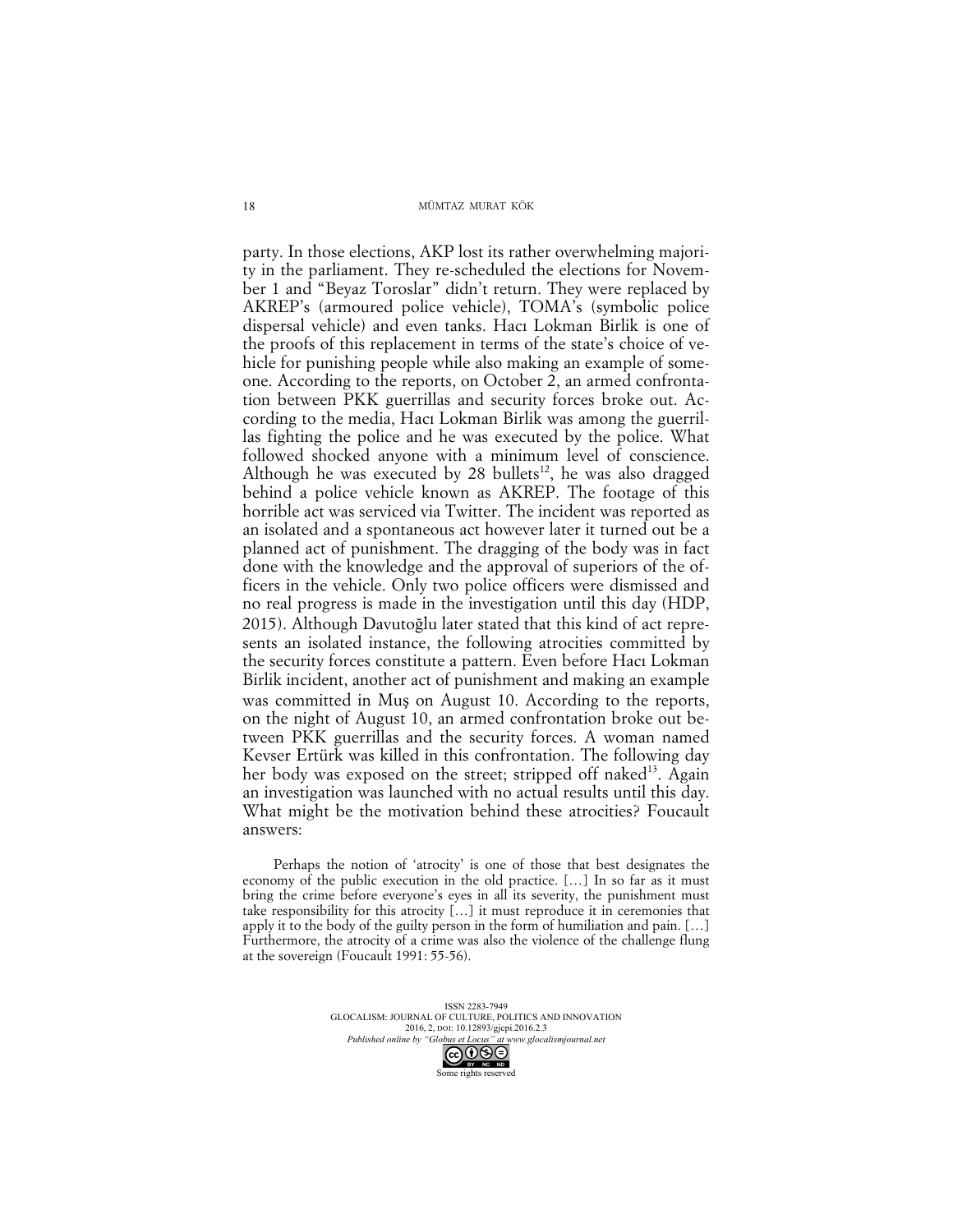Few months after these incidents, the punishment by the sovereign turned into be collective rather than individual. The punishment is now inflicted upon whole towns in a way that manifests the might of the sovereign. Through declaration of curfews in several Kurdish towns, the military operations began to be conducted. Despite its name suggests a conflict between two fighting parties, these operations targeted civilians in more than one occasions.

Article 2 of European Convention of Human Rights (1950) states that:

Everyone's right to life shall be protected by law. No one shall be deprived of his life intentionally save in the execution of a sentence of a court following his conviction of a crime for which this penalty is provided by law (European Convention on Human Rights, 1950: 6).

As a signatory of this convention and the maker of the laws, it means that the state is responsible for upholding everyone's right to life without any exception. Not only the state must actively protect the lives of those who are under its jurisdiction, but it also must avoid any action that might infringe people's right to life. As a signatory of European Convention of Human Rights and several other international and law-binding documents, the Republic of Turkey even guarantees these rights in its very own constitution. In the Article 17 of the constitution, the Republic of Turkey guarantees protection of the right to life of its citizens actively and passively (Constitution of Republic of Turkey, 1982). Article 33 of Geneva Convention (1949) states that:

No protected person may be punished for an offence he or she has not personally committed. Collective penalties and likewise all measures of intimidation or of terrorism are prohibited. Pillage is prohibited. Reprisals against protected persons and their property are prohibited" (Convention [IV] relative to the Protection of Civilian Persons in Time of War, 1949).

The reasons for stating the above articles from the Geneva Convention, European Convention on Human Rights and the Constitution of Turkey stem from the current reality in Bakur. First of all, the towns and cities that were and are subjected to curfews and operations can be considered war zones as heavy weaponry have been deployed and the regions considered for this

> ISSN 2283-7949 GLOCALISM: JOURNAL OF CULTURE, POLITICS AND INNOVATION 2016, 2, DOI: 10.12893/gjcpi.2016.2.3 *Published online by "Globus et Locus" at www.glocalismjournal.net*

> > Some rights reserved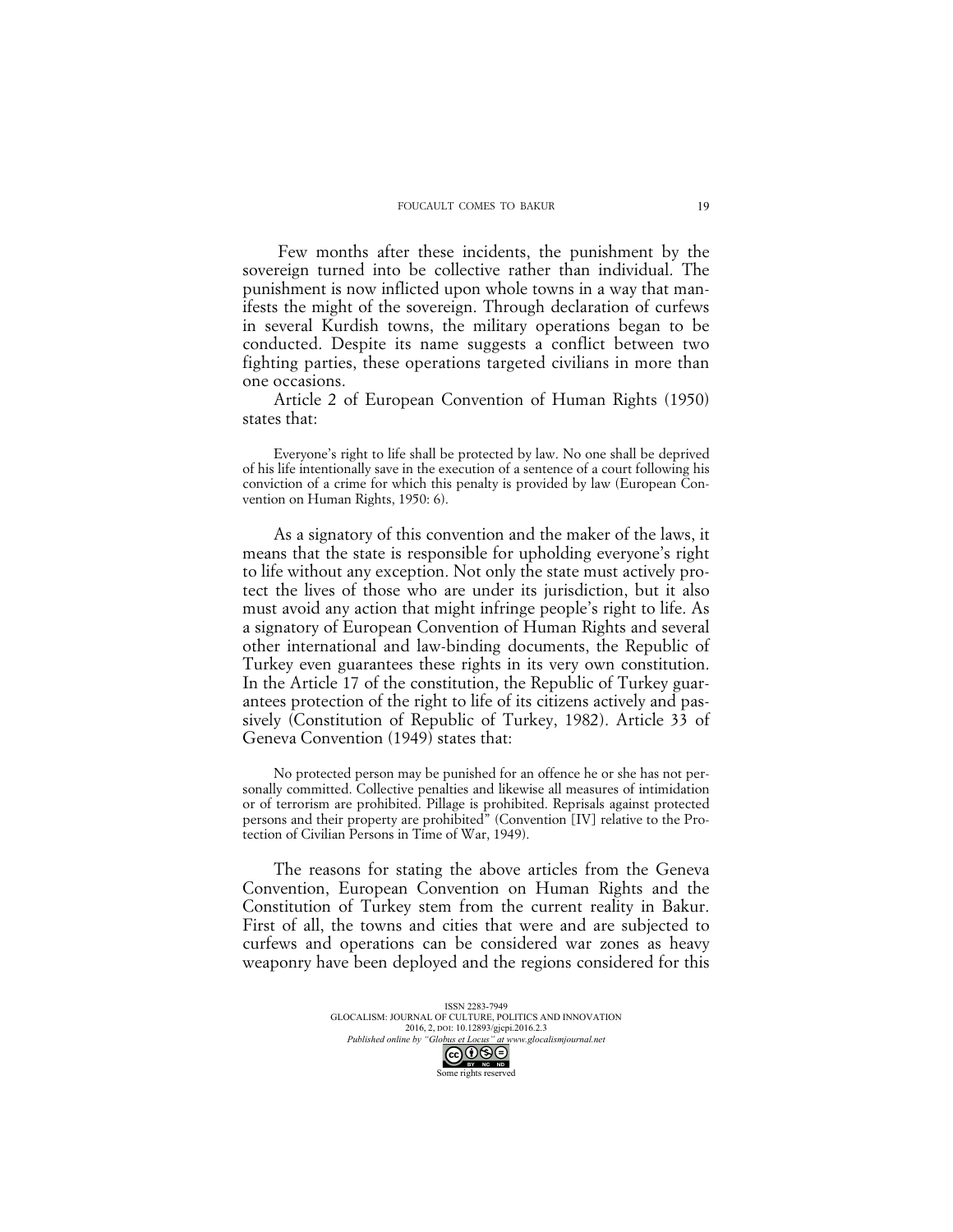definition have been witnessing extreme levels of violence. Secondly, stating the above articles provides the reader a stark contrast for following atrocities committed by the security forces of the state in the region. The author hypothesizes that the security forces of Turkish state has been engaged in violent acts that can be considered as collective punishment. In fact, several reports from the area as well as statements made by HDP reveal that the residents of curfew-declared areas consider these practices of atrocity as collective punishment. It was Demirtaş who for the first time publicly described the atrocities committed in Northern Kurdistan as collective punishment. In a statement he made prior to his visit to Russia, he claimed that places where there are strong HDP constituency are being targeted by military operations. He argued that after June 7 elections, AKP and Erdoğan realized that Kurds are the only organized opposition left in Turkey that can challenge their authority. So, in an attempt to run freely, AKP and Erdoğan is now targeting these places<sup>14</sup>. Most importantly, the residents of these areas consider these atrocities committed as a punishment inflicted upon them collectively. In several reports from the region, one can find statements by residents on this line. Human rights activists in the region are highly and rightly critical of the status of curfews declared. While arguing the lack of legal basis of curfews compared to OHAL (state of emergency), they also say that "the curfews are nothing but collective punishment for all living in the district (Sur)" (International Crisis Group, 2016: 6-7). A committee that was comprised of representatives from several NGO's visited Cizre after curfew are in agreement with those in Diyarbakır. Referring to the common practices discussed below like demolition, looting, indiscriminate and intentional targeting, the committee explicitly describes the situation as follows: "All these methods that are common all around Cizre must be considered together with the intentions of punishment, making it unusable and inhabitable" (Cizre Gözlem Raporu, 2016: 20). Lastly and more importantly, even a conservative human rights association like Mazlum-Der reports that the practices of the security forces can be considered as collective punishment. The association includes a quote in their report from the co-chair

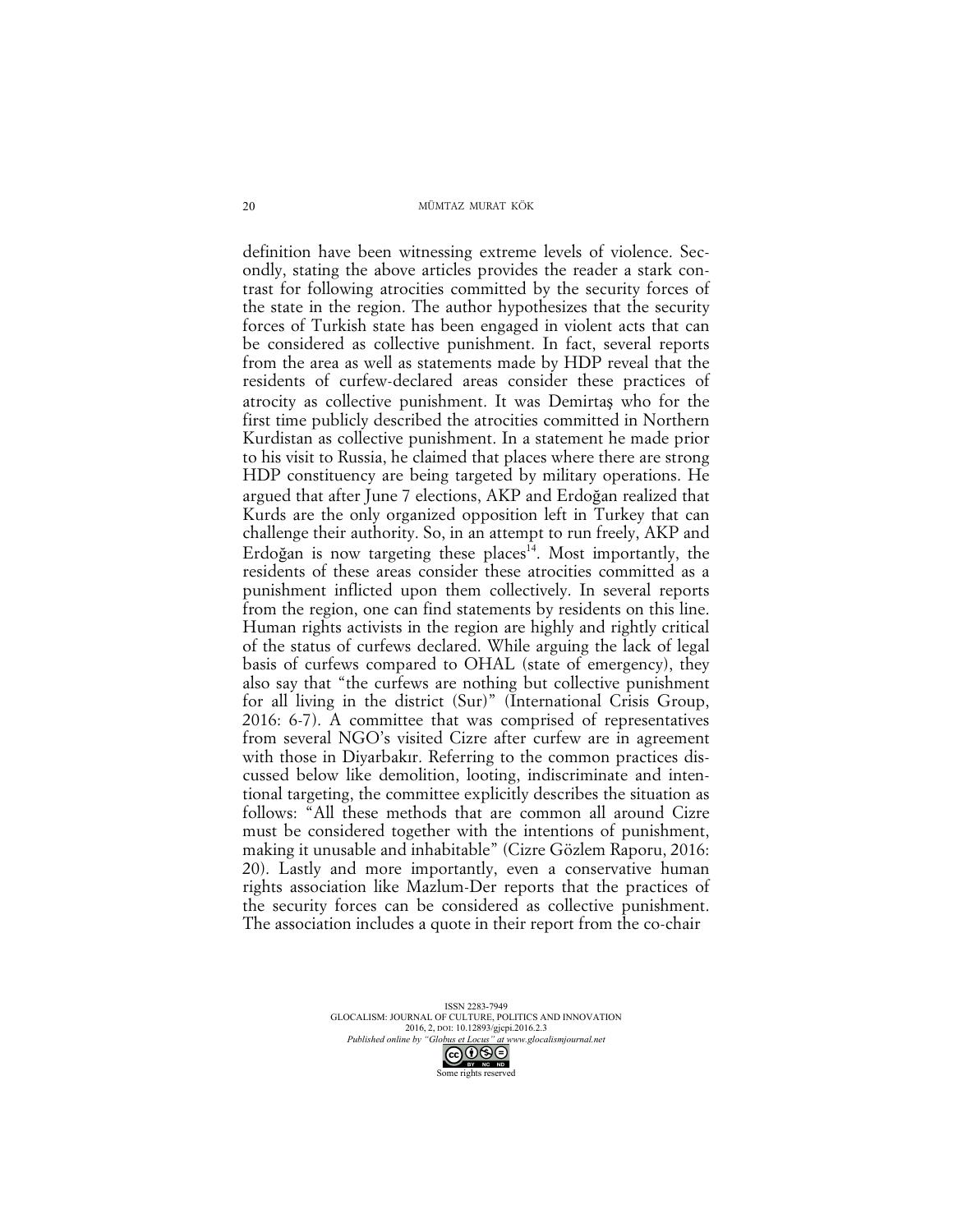

Fig. 1. *South East of Turkey*.

*Source*: International Crisis Group Report, 2016: 17).

of Nusaybin municipality who makes a clear link between June 7 elections and the curfews: "What has changed before and after June 7? These neighbourhoods were still being sieged by security forces even before there were trenches and barricades, even before there were curfews. 2 of 22 killed in this neighbourhood were killed way before there were trenches here" (Mazlum-Der, 2015: 8). Then the question becomes; what happened in curfewdeclared areas? What makes many people think that the practices of security forces are collective punishment?

The map above (fig. 1) shows the towns that have been subjected to curfew until mid-March. The first curfew was declared on August 16, 2015 in Varto, Muş. Starting with this date and until mid-March, there have been fifty nine curfews imposed in twenty two towns in Bakur (International Crisis Group, 2016: 3).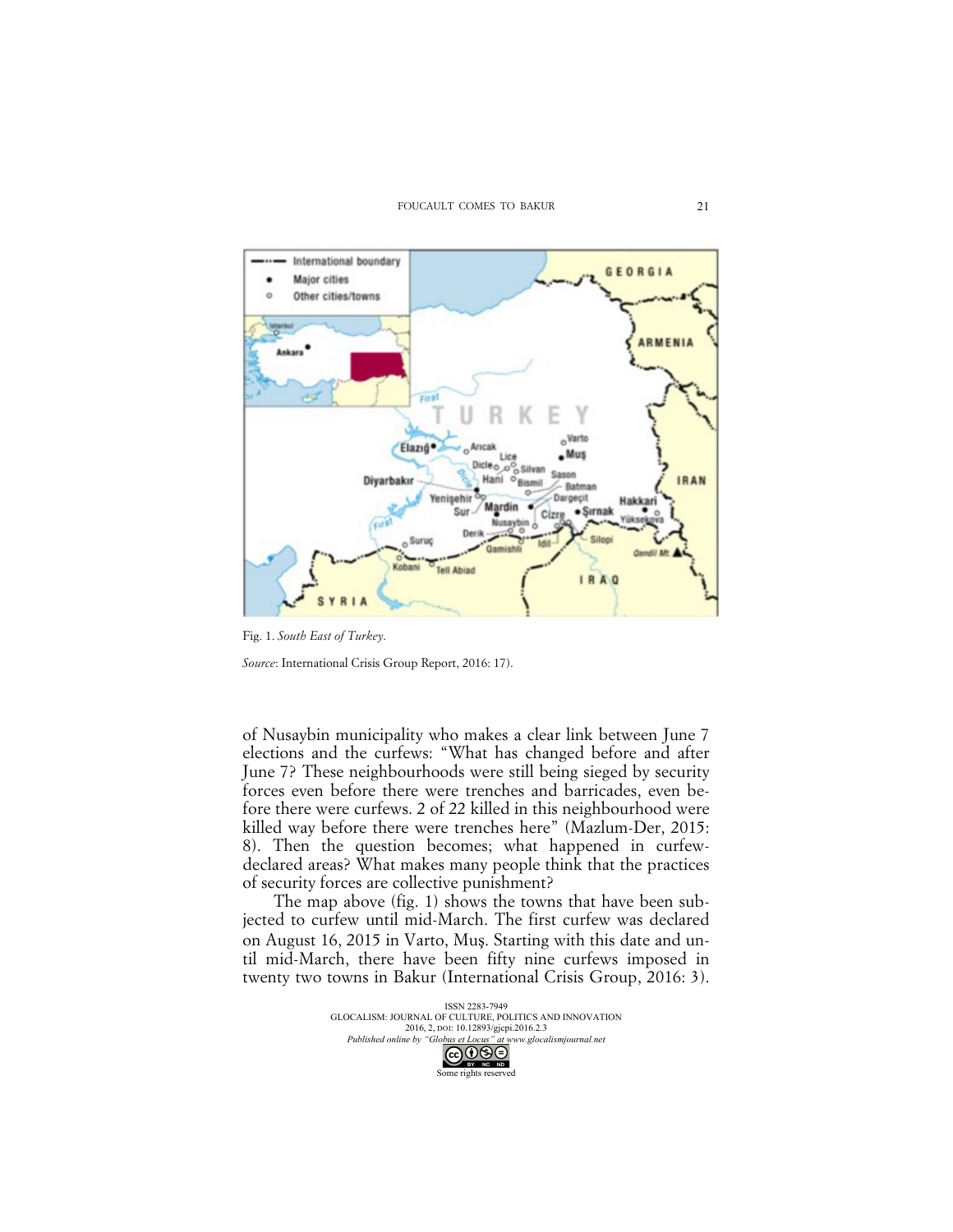The curfews accompanied by military operations have resulted in a tremendous human cost. In curfew areas, 310 civilians were killed (TIHV, 2016) and even the government reports that 355.000 people were displaced during this time (International Crisis Group 2016: 3). Looking at some of these areas closer provide even a more horrifying picture. On December 2, 2015 curfew was declared in Sur. Despite several breaks, the curfew was extended to a period that covers more than a hundred days. During this time both the PKK and Turkish security forces suffered casualties. The deployment of heavy weaponry in Sur led to the destruction of the most of the neighbourhood (International Crisis Group 2016: 6). The destruction forced 23.000 people to leave their homes where the overall population is 25.000 (International Crisis Group 2016: 7). People left their homes without being able to take most of their belongings with them because the curfew imposed in a round-the-clock manner. Even though those who left their home hoped to return to their homes one day might not even have that chance as the decision to immediately nationalize Sur has been taken by the government (Ekinci 2016). For some, the decision is regarded as "a cultural and social genocide" (Karakaş 2016).

During the conflict in Sur the violation of human rights included systematic actions perpetrated by the security forces. As they will be also seen in Cizre, Silvan and Nusaybin, the residents of the curfew area were humiliated and punished indiscriminately. The graffitis serve as a commonly preferred way of delivering messages to the residents by security forces in Sur. In order to induce terror in the minds of the residents, racist and sexist slogans were sprayed on the walls of homes in Sur. Slogans like "you'll see the might of the Turk", "The State is here", "Girls – referring to the guerrillas –, we are here", "There is no God but the State", can be  $\overline{\text{observed}}$  more commonly<sup>15</sup>. These graffitis are also serviced via social media<sup>16</sup>. The inviting of an audience via social media brings Foucault in mind once again. Apart from the terror of graffitis, the body has been once again resorted as a way of humiliating people. On March 7 while the conflict is going on, the images of seven men stripped naked and were crouched next to a wall began to be circulating the Internet. Contrary to usual reflex of the authorities, the governor's office in Diyarbakir confirmed the incident and stated that stripping off men have been a routine in

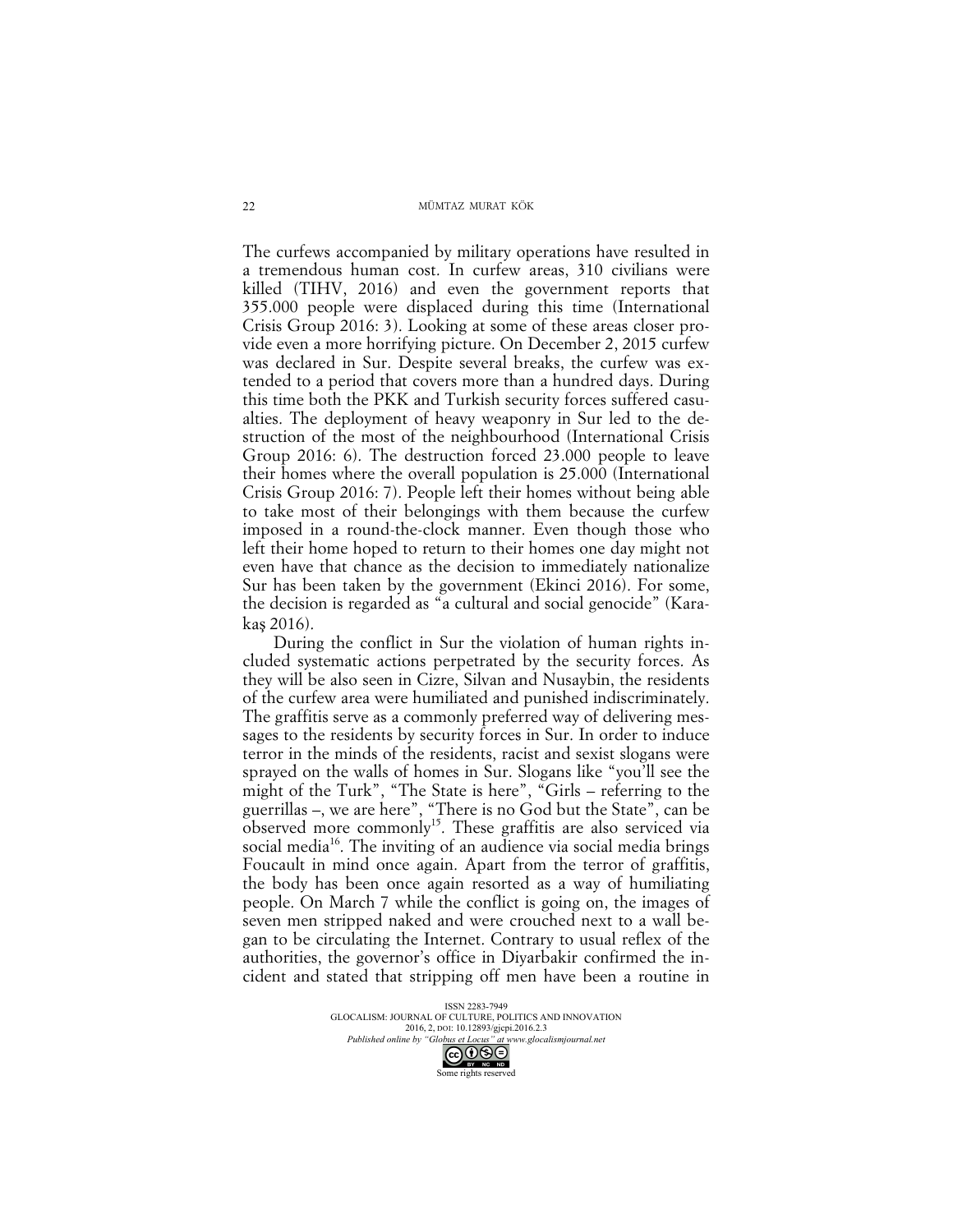order to detect suicide bombers in the area<sup>17</sup>. Along with this statement, co-chair of another pro-Kurdish party; Democratic Regions Party (DBP) argued that people who want to be evacuated from the area are demanded to be get completely naked and then surrender to the security forces<sup>18</sup>. Considering the images shared of executed guerrillas that have been exposed naked on the streets, this "routine" might very well be considered as a way of humiliation.

Another systematic way of punishing and humiliating collectively is the breaking into the homes of the residents who have evacuated the area. As it can be seen in the cases of Cizre and Silopi (Cizre Gözlem Raporu, 2016), these claimed searches inside the houses are unwarranted. However it doesn't stop there. A joint report by several non-governmental organizations on Cizre depicts a horrifying scene inside several houses. It reports that the electronic devices like washing machines, televisions and refrigerators were destroyed with hammers and sledgehammers. Those devices that can be carried are reported to be stolen. Apart from these material damages, psychological damages were also inflicted. The target of these psychological damages that are inflicted through humiliation are reported to be mostly women. In houses that have been ravaged by security forces, undergarments of women were spread around the house. In some houses, undergarments were even pinned on the walls with the pictures of women that used to live in those houses. Apparently not satisfied with the humiliation already inflicted upon residents, in some houses feces were left on beds (Cizre Gözlem Raporu 2016: 6, 11, 14, 15). Lastly, intentional targeting of the utilities in the curfew areas can also be considered as another way of collective punishment. The practice of cutting of water and electricity services without prior warnings and without any discrimination can be considered as a way of collective punishment towards residents of curfew declared areas. Examples from Silvan and Cizre further illuminates the scope of these practices. A report from Silvan describes indiscriminate cutting off these services: "During the operations in curfew declared neighbourhoods of Tekel, Mescit and Konak, electricity and water services were entirely cut while also affecting those neighbourhoods where there haven't been a declared curfew" (IHD; TIHV; DTO, 2015: 2). The situation gets even worse as the report states that there have been no prior pre-

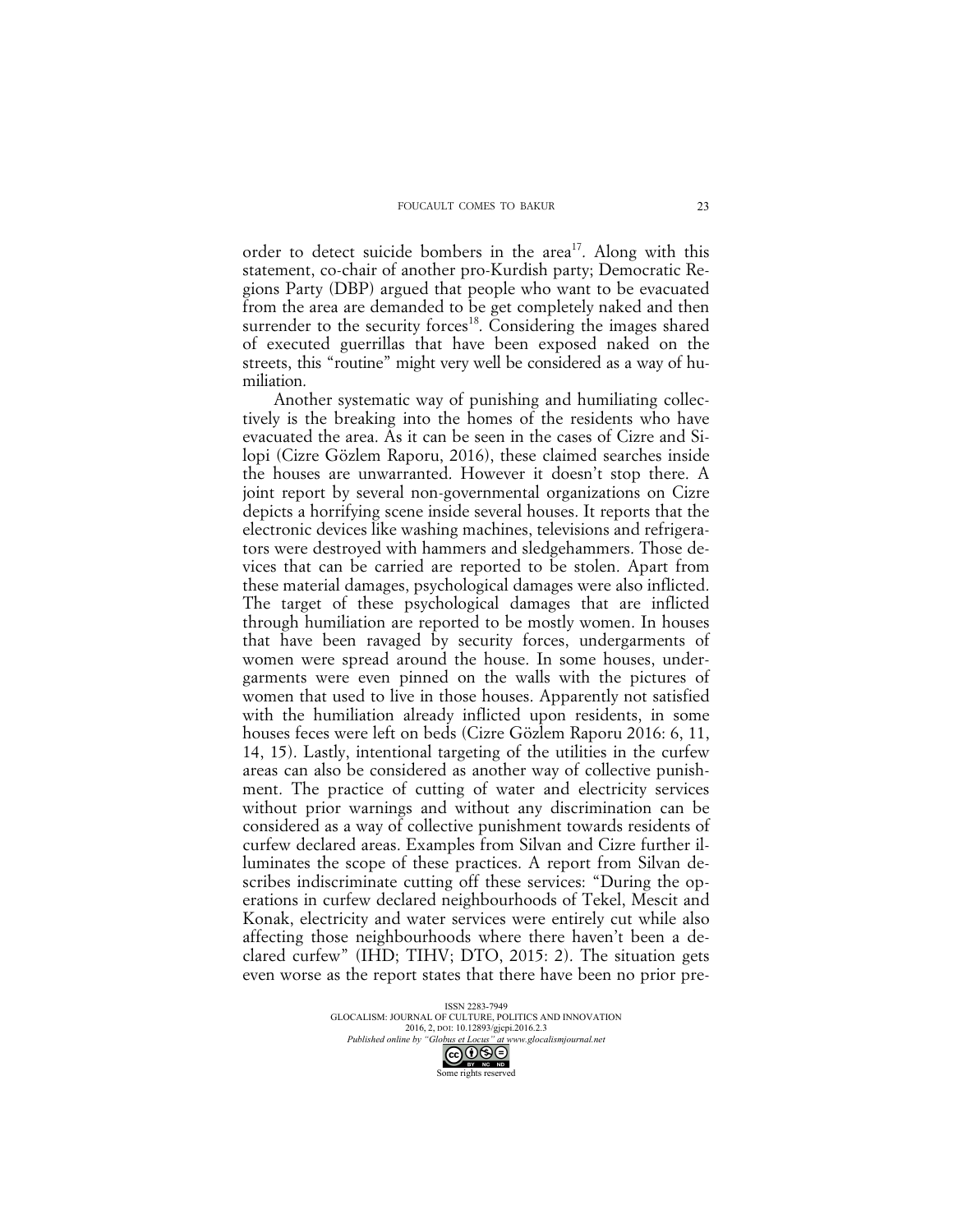cautions taken in the event of cutting of these services. As a result, 14.000 people in curfew-declared neighbourhoods were deprived of water and electricity during the operations (IHD; TIHV; DTO, 2015: 9). The situation seems to be the same in Cizre. A report from the area states that transformers and electric transformers have been "either destroyed or uprooted and transported" (Cizre Gözlem Raporu, 2016: 9). And in some neighbourhoods, the infrastructure has been completely destroyed (Cizre Gözlem Raporu, 2016: 5). The situation also takes its toll on remaining residents. Statements from the remaining residents in different neighbourhoods in Cizre makes the vehemence of the situation clearer. The residents state that the hardships stemming from lack of electricity and water are harder than satisfying their needs regarding food and shelter (Cizre Gözlem Raporu, 2016: 44). Even though one might conclude that lack of electricity and water services is due to the mutual conflict in the region, the intentional targeting of water depots in most homes can be considered as an act of punishment by making the sustenance of life harder for those remaining residents. Statements from many residents of the area clearly suggest that water depots have been intentionally targeted and damaged in more than one instance (Cizre Gözlem Raporu, 2016: 9, 11, 17- 18, 23, 28).

### **CONCLUSION**

In relations of power, violence is both a result and a tool. The degree of its utilization and the way of its manifestation depends on the type of power exercised in these relations. In this paper, the author focused on the concept of sovereign power that has been operating in Bakur since after June 7, 2015 elections in Turkey. It is argued as sovereign power because it punishes, it restricts and it makes a spectacle out of it. It doesn't tolerate disagreement as it perceives disagreement as disobedience; disobedience to the will of the sovereign. Reading Foucault, one understands that power is not something to be curbed with or something to be measured however it may be personified in those that exercise it. The state is that personification. The state is the tool that exacts violence for punishing those who act against the will of the sovereign. In Turkey, Erdoğan and his party took the election

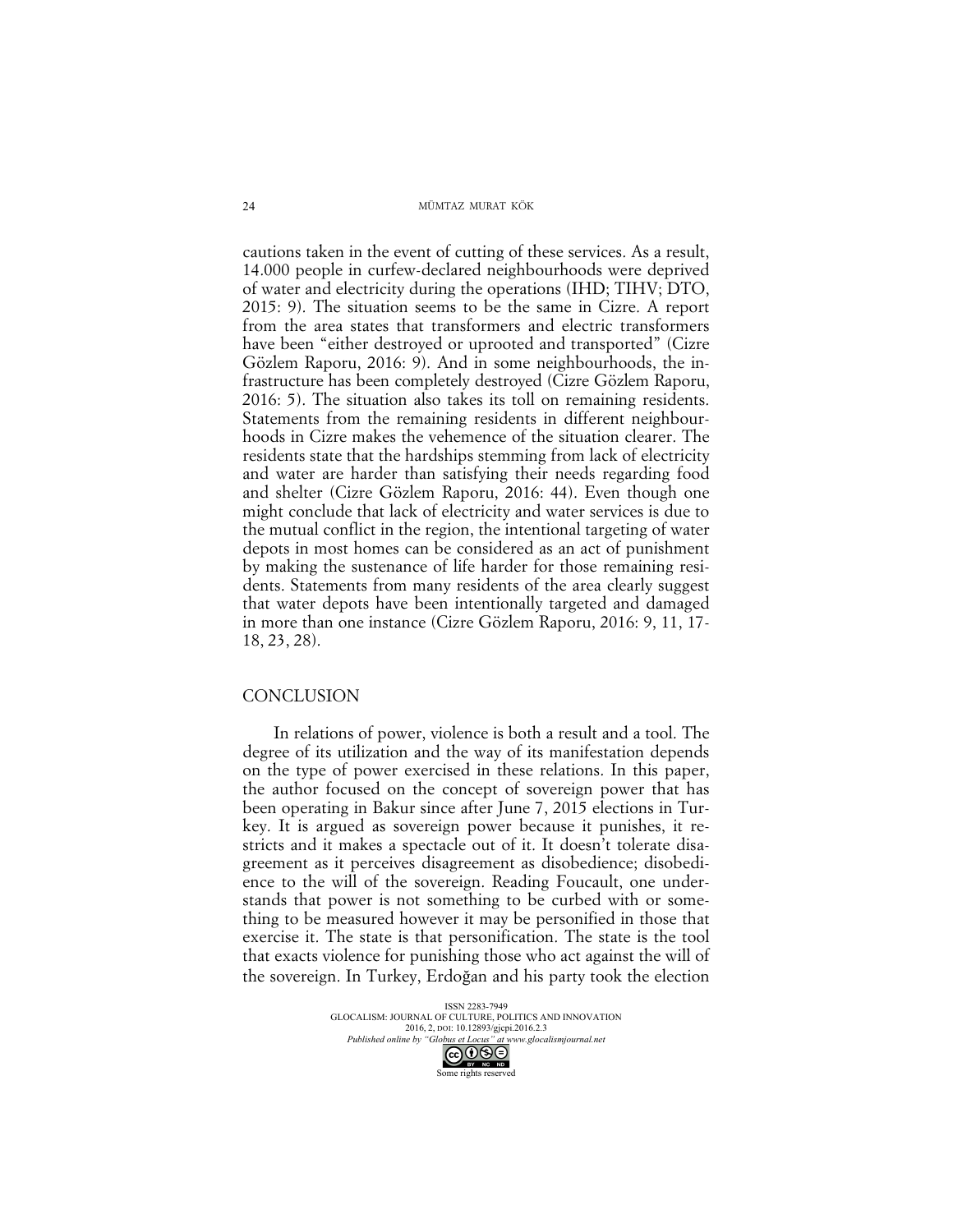results of June 7, 2015 elections and declarations of self-rule as an act of disobedience. The results constituted an obstacle in the way of long desired goals like making a new constitution and shifting to the presidential system. In these attempts to punish those disobedient subjects, the first and most concrete glimmer of hope that Turkey has ever experienced for solving the decades long war between the state and the PKK has been sacrificed. It is true that the process of negotiations have had its hardships owing it to the both sides of the table. It is true that the PKK has had made grave mistakes which made others doubt its sincerity in the search for peace but it is not the PKK that claims responsibility for the rights of those living in Bakur. It is the state that has been vested in protecting the rights of its citizens whatever their religion, gender, ethnicity or even political affiliation. That is why this paper focuses on the atrocities committed by the state and claims that it is a way of punishing the people of said region collectively.

As we have seen in several statements both from the authorities of a political party that has dominated the region in last two elections as well as the residents themselves, the people of the region also feels that they are being punished. It is clear that the common people of Bakur can't comprehend the level of atrocities committed especially when a year ago they were hopeful that peaceful solution might be on the horizon. In an attempt to comprehend the situation, they make clear links between June 7 elections in which HDP can be considered as the most successful political party in terms of the results of the election and the atrocities being committed. The people view these atrocities as a way of punishment after HDP successfully prevented Erdoğan's desire of presidency by sweeping off seats in the region from AKP. By failing to achieve majority in the parliament, Erdoğan and his party began taunting for war in the region by even clearly threatening the people of the region. It is within the period of political chaos that followed June 7 elections when the region began to be militarized accompanied with curfews declared. Serving as a purgatory between normal life and state of emergency in the region, curfews provided the security forces with an ample room for freely executing operations. These operations have been the way in which the atrocities are being committed. The operations that have been legitimized by the trenches and the barricades in the region set up by PKK affiliated youth groups however in most cases the vio-

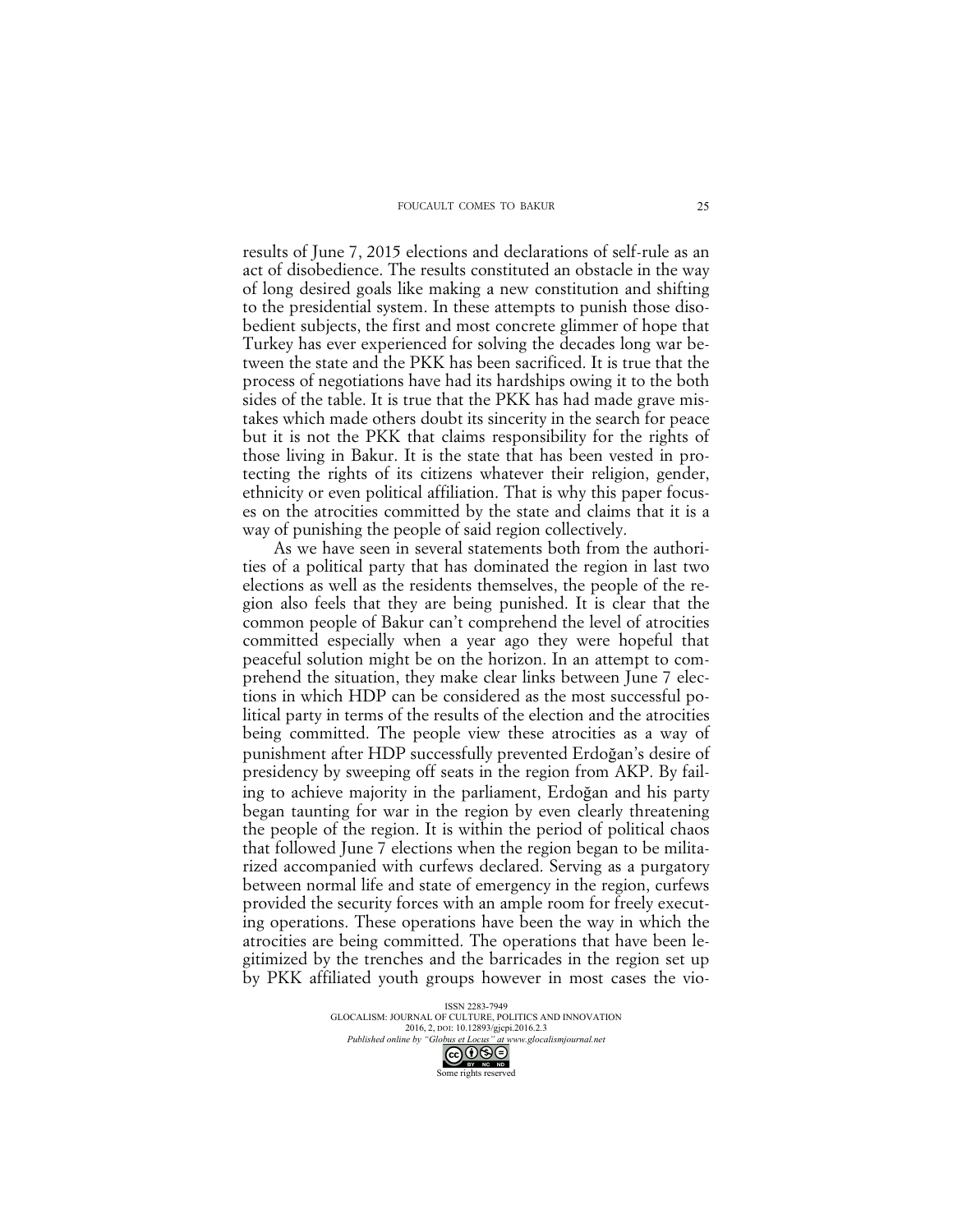lence hasn't been limited between clashing parties. Several reports from the region by different human rights associations as well as stream of information provided via social media shows that civilians are intentionally and indiscriminately are being targeted in these operations. Hate speeches, humiliation, destruction, pillaging and killing are recorded as common practices employed by the security forces. In line with Foucault's arguments on sovereign power, these practices can be considered as a way punishing people the way that the would-be regicides or enemies of the crown would be punished. While they are being punished as dissidents to the will of the sovereign, they are also being made an example.

Whether they may or may not be serving a political agenda, it is clear that the people of Northern Kurdistan are being punished as the lines of this article are being written. What is certain is that these operations conducted by the security forces that have been legitimized as a way of combating terrorism, create an ever deepening social wound. Although no monarch, dictator or fuhrer has ever left an ever-lasting political inheritance, the social wound growing among the peoples of Turkey might provide an even greater obstacle for peace one day. It is therefore very important to acknowledge the atrocities committed by the state as collective punishment targeting specific group of people and to hold those responsible accountable for these atrocities if there will ever be peace among the peoples of Turkey.

### **NOTES**

<sup>1</sup> Erdoğan's statements regarding ISIL siege of the city: http: //www.diken.com.tr/ erdogana-gore-kobani-dustu-dusuyor-ama-salih-muslimin-telefonuna-cikan-yok

Karayılan's statements on the process and Turkey's stance towards ISIL siege on Kobané: http: //rudaw.net/turkish/kurdistan/2209201423

<sup>3</sup> Demirtaş's declaration on Erdogan and AKP's desire for the presidency: http: //www.imctv.com.tr/demirtastan-erdogana-seni-baskan-yaptirmayacagiz/

Party declaration for the support of the independents at 2011 elections: http: //bianet.org/bianet/siyaset/129174-bdp-nin-destekleyecegi-bagimsiz-adaylar-aciklandi <sup>5</sup> Figen Yüksekdağ on AKP's wishes for upcoming elections at that time: http:

//www.bbc.com/turkce/haberler/2015/01/150129\_hdp\_yuksekdag\_sinan\_onus <sup>6</sup> Akdoğan's statements on Erdoğan's influence on the process: http: //www. cum-

huriyet.com.tr/haber/siyaset/333227/Akdogan\_itiraf\_etti\_\_Erdogan\_tahrik\_oldu.html

The news report on HPG retaliation after Suruç attack: https: //zete.com/ ceylanpinarda-iki-polis-evinde-olduruldu

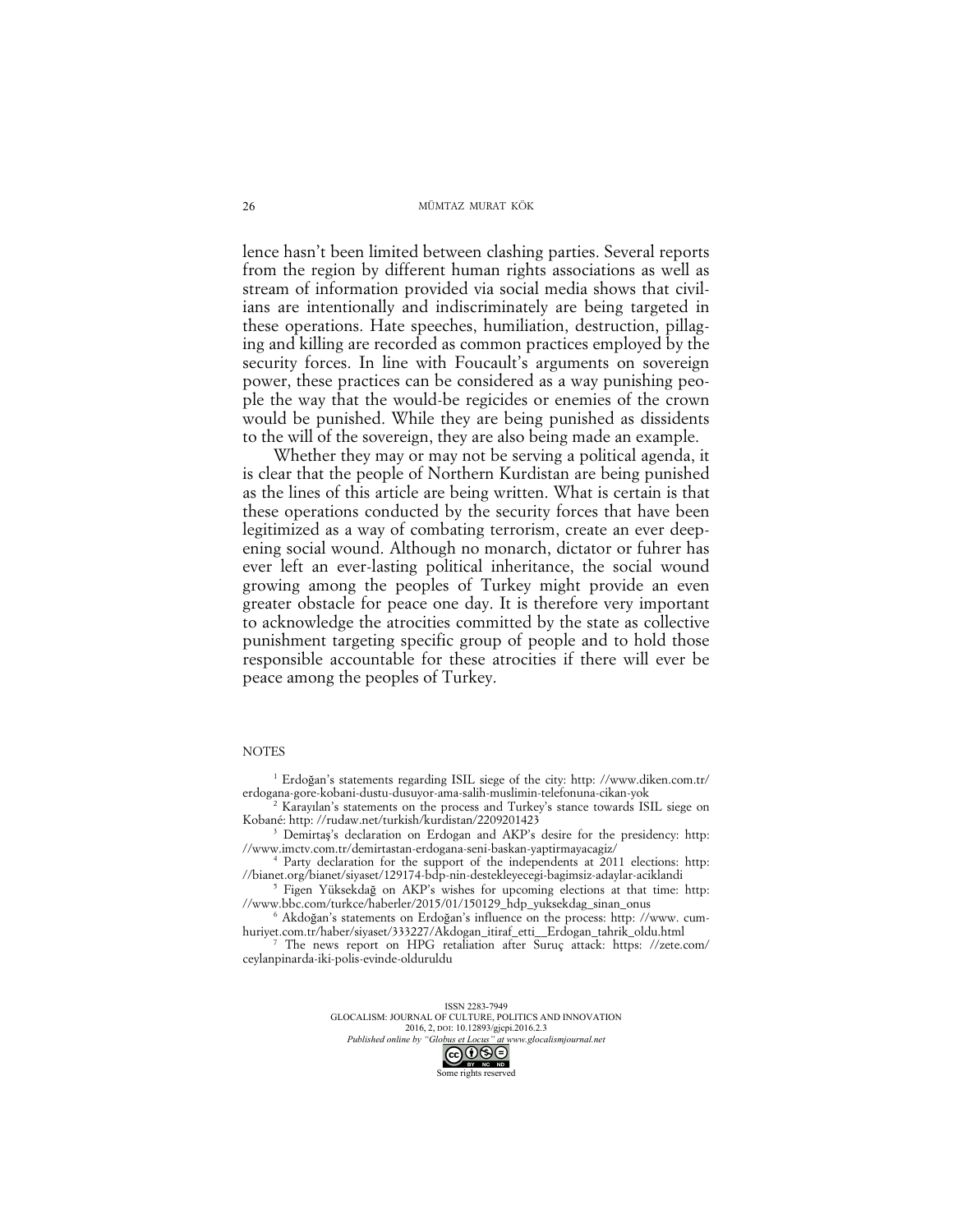<sup>8</sup> Several news reports by pro-government media outlets on the operations: http: //www.ntv.com.tr/turkiye/efkan-aladan-hendek-operasyonlari-aciklamasi,zm0BHloElEKn0up RPCXObQ; http://www.cnnturk.com/turkiye/ yuksekovada-hendek-kapatma-operasyonu

<sup>9</sup> News report on PKK checkpoints: http: //www.sakaryamanset.com/gundem/pkkyol-kesti-kimlik-kontrolu-yapti-13-mart-2016-21-17-h2099.html

<sup>10</sup> News report on self-rule declarations http: //t24.com.tr/haber/oz-yonetim-ilanedilen-merkez-sayisi-16ya-yukseldi,306949

<sup>11</sup> Davutoğlu's implicit threat of 'Beyaz Toroslar': http: //www.cumhuriyet.com.tr/ haber/siyaset/391737/Davutoglu\_ndan\_Beyaz\_Toros\_savunmasi.html

<sup>12</sup> For news reports on Hacı Lokman Birlik: http: //www.diken.com.tr/cenazesisuruklenen-haci-lokman-birlikin-zanlilari-ifadeye-cagrildi; http: //www.diken.com.tr/hacibirlikin-cansiz-bedeni-talimatla-suruklenmis-kanca-takalim-mi-mudurum; http: //www.diken. com.tr/haci-birlikin-cesedini-yerde-surukleyen-polislerden-ikisi-gorevden-uzaklastirildi

<sup>13</sup> For news reports on Kevser Ertürk: http: //www.imctv.com.tr/pkkli-cesedineiskence-iddiasi; http: //www.insanhaber.com/guncel/pkkli-kadinin-boynuna-ip-gecirilipmetrelerce- suruklenmis-57397

<sup>14</sup> For complete statement of Demirtaş on December 22, 2015: http: //www. imctv.com.tr/demirtas-hendek-dediginiz-sey-darbeye-karsi-direnistir/

<sup>15</sup> Graffiti graphics: http: //bianet.org/bianet/siyaset/169368-devlet-geldi-silvan-dakiduvar-yazilari-uzerine

<sup>16</sup> An account named @JiTEM on Twitter has been the main outlet of the images of terror and humiliation coming from the area. Images and footages of people executed, stripped naked, dragged behind cars and houses trashed are being serviced via this account.

<sup>17</sup> Governor's office press release: http: //www.imctv.com.tr/valilik-surdan-ciplaktahliye-fotograflarini-dogruladi/

For news report on people being forced to surrender naked: http: //tr.sputniknews.com/roportaj/20160301/1021221919/sur-cirilciplak-teslim-olma.html

### **REFERENCES**

*1 Kasım Diyarbakır İli Seçim Çevresi Sonuçları* (2015, November 1), Retrieved April 2, 2016, from Yüksek Seçim Kurulu: http://www.ysk.gov.tr/ysk/content/conn/YSKUCM/ path/Contribution%20Folders/SecmenIslemleri/Secimler/2015MVES/Cevre/Diyarbakir.pdf

*1 Kasım Milletvekili Genel Seçim Sonucu* (2015, November 1), Retrieved March 25, 2016, from Yüksek Seçim Kurulu: http://www.ysk.gov.tr/ysk/content/conn/YSKUCM/ path/Contribution%20Folders/SecmenIslemleri/Secimler/2015MVES/96-D.pdf

*1924 Anayasası* (1924, April 20), Retrieved April 9, 2016, from Türkiye Cumhuriyeti Anayasa Mahkemesi: http://www.anayasa.gov.tr/icsayfalar/mevzuat/anayasalar/1924.html

*7 Haziran Diyarbakır İli Seçim Çevresi Sonuçları* (2015, June 7), Retrieved April 2, 2016, from Yüksek Seçim Kurulu: http://www.ysk.gov.tr/ysk/content/conn/YSKUCM/ path/Contribution%20Folders/SecmenIslemleri/Secimler/2015MV/Cevre/Diyarbakir.pdf

*7 Haziran Milletvekili Genel Seçimi Sonucu* (2015, June 7), Retrieved March 28, 2016, from Yüksek Seçim Kurulu: http://www.ysk.gov.tr/ysk/content/conn/YSKUCM/ path/Contribution%20Folders/SecmenIslemleri/Secimler/2015MV/D.pdf

E.A. Akyazan (2006), *1982 Anayasası'na Göre Siyasi Partilerin Kapatılması*, in "TBB Dergisi", 65 , pp. 247-276.

H.İ. Bahar (2013), *Çözüm Süreci* (Ankara: Ankara Strateji Enstitüsü).

P. Bedirhanoğlu (2015), *Türkiye'de AKP Döneminde Yolsuzluk ve Devlet: Modern Burjuva Devletinden Geri Çekilme mi?* , in "Research Turkey", 4 (5), pp. 35-44.

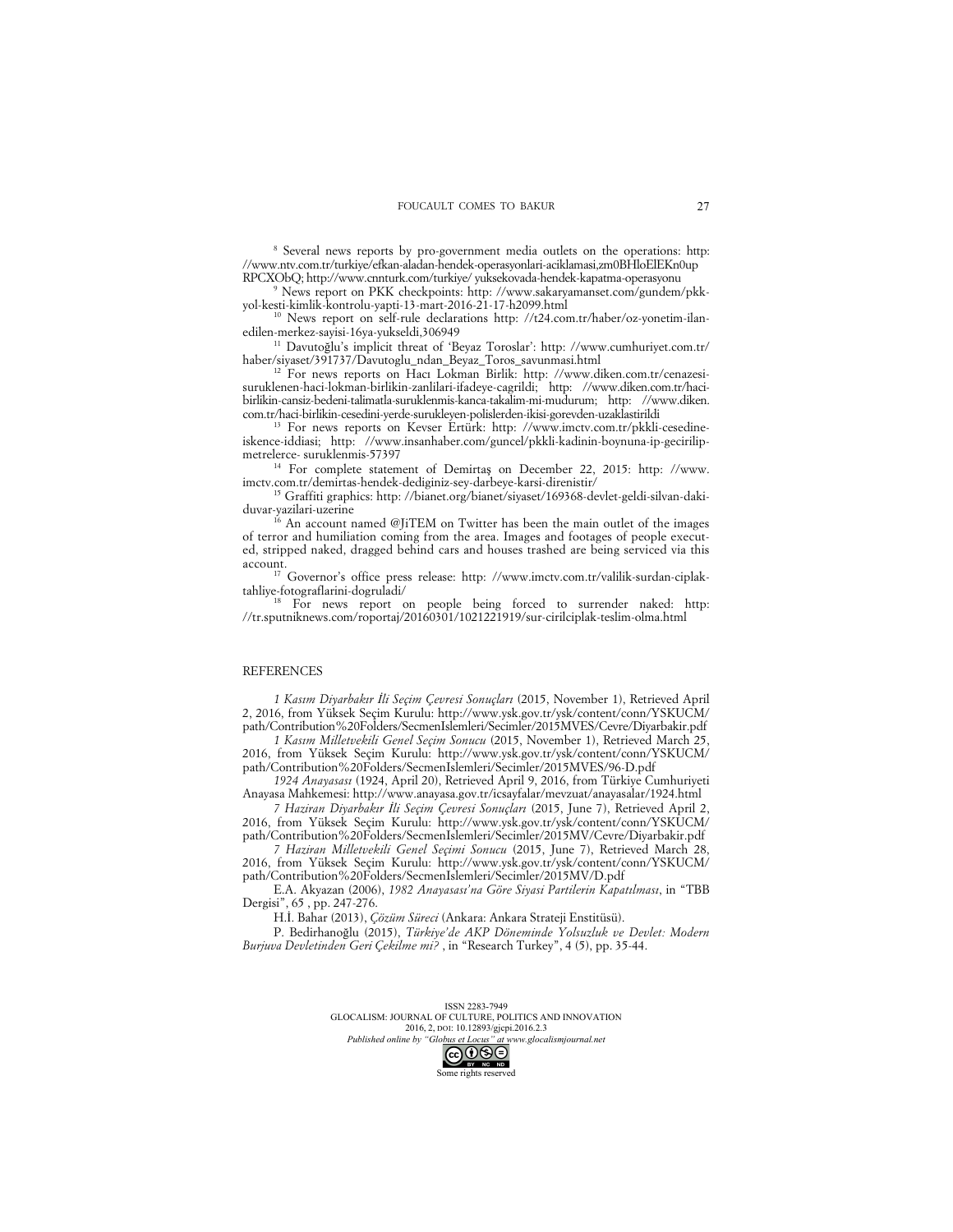U. Bozkurt (2015), *AKP Rule in the Aftermath of the Gezi Protests*, in D. Isabel and K. Toktamış (eds.), *Everywhere Taksim: Sowing the Seeds for a New Turkey at Gezi* (Amsterdam University Press), pp. 77-89.

İ. Civelekoğlu (2015), *Enough is Enough,* in I. David, & K. Toktamış (eds.), *Everywhere Taksim: Sowing the Seeds for a New Turkey at Gezi* (Amsterdam University Press), pp. 105-121.

*Cizre Gözlem Raporu* (2016, March 31), Retrieved April 3, 2016, from TIHV: http://tihv.org.tr/wp-content/uploads/2016/04/Cizre-G%C3%B6zlem-Raporu\_31- Mart2016.pdf

*Convention (IV) relative to the Protection of Civilian Persons in Time of War* (1949, August 12), Retrieved April 8, 2016, from International Committee of the Red Cross: https://www.icrc.org/ihl.nsf/INTRO/380

M. Danış Beştaş (2016, January 6), *'Suç İşlemekten Vazgeçin, Demokratik Siyasete Dönün'*, Retrieved April 11, 2016, from HDP: http://www.hdp.org.tr/basin-aciklamalari/ suc-islemekten-vazgecin-demokratik-siyasete-geri-donun/6490

S. Deluc (2015, July 30), *The Kurds: The World's Largest Stateless Nation*, Retrieved April 9, 2016, from France 24: http://www.france24.com/en/20150730-who-are-kurdsturkey-syria-iraq-pkk-divided

Demokratik Bölgeler Partisi (2015, August 11), *Şırnak Halk Meclisi Özyönetim İlanı*, Retrieved April 15, 2016, from T24: http://t24.com.tr/haber/sirnak-halk-meclisidemokratik-ozerklik-ilan-etti,305805

Demokratik Toplum Kongresi (2015, December 27), *DTK Sonuç Bildirgesi*, Retrieved April 7, 2016, from BiaNet: http://bianet.org/bianet/siyaset/170561-dtk-sonucbildirgesi-turkce-ve-kurtce-tam-metin

*Diyarbakır İli Seçim Çevresi* (2011, June 12), Retrieved March 24, 2016, from Yüksek Seçim Kurulu: http://www.ysk.gov.tr/ysk/ docs/2011MilletvekiliSecimi/ KesinSonuclar/ diyarbakir.pdf

Y. Duman (2014), *A Brief Introduction to Kurdish Rojava Region* (POMEAS).

B. Ekinci (2016, March 27), *Sur'da Kamulaştırmaya Tepki*, Retrieved April 8, 2016, from BBC Türkçe: http://www.bbc.com/turkce/haberler/2016/03/160327\_sur\_kamulastirma

*European Convention on Human Rights* (1950, November 4), Retrieved April 12, 2016, from Council of Europe: http://www.echr.coe.int/Documents/Convention\_ENG.pdf

Ü. Fırat (2014, December), *Çözüm Süreci Söyleşileri Serisi 2.*, interviewed by E. Yalçın (UKAM Yayınları).

M. Foucault (1990), *Politics, Philosophy, Culture*, L. Kritzman (ed.), (Routledge).

M. Foucault (1991), *Discipline and Punish: The Birth of the Prison*, trans. by A. Sheridan (New York: Vintage Books).

M. Foucault (1998), *The History of Sexuality: The Will to Knowledge* (London: Penguin).

M. Foucault (2006), *Governmentality*, in *The Anthropology of the State: A Reader* (Wiley-Blackwell), pp. 131-144.

BİA Haber Merkezi (2013, April 03), *Akil İnsanlar Listesi Belli Oldu*, Retrieved April 10, 2016, from BiaNet: http://bianet.org/bianet/siyaset/145560-akil-insanlar-listesi-belli-oldu

HDP (2015, December 21), *'Orada toplumsal, siyasal talep var'*, Retrieved April 15, 2016, from HDP Basın Açıklamaları: http://www.hdp.org.tr/basin/basin-aciklamalari/ orada-toplumsal-siyasal-talep-var/6475

*'Hendek Dediğiniz Şey Darbeye Karşı Direniştir'* (2015, December 22), Retrieved April 4, 2016, from IMC TV: http://www.imctv.com.tr/demirtas-hendek-dediginiz-seydarbeye-karsi-direnistir/

IHD (2015, November 12), *1 Kasım 2015 Milletvekili Seçimleri Raporu*, Retrieved April 12, 2016, from İnsan Hakları Derneği: http://www.insanhaklaridernegi.org

IHD; TIHV; DTO (2015), *Silvan Olayları(Sokağa Çıkma Yasağı)*, Diyarbakır, Retrieved April 3, 2016, from http://tihv.org.tr/wp-content/uploads/2015/11/silvan-raporu-3- 14.11.2015.pdf

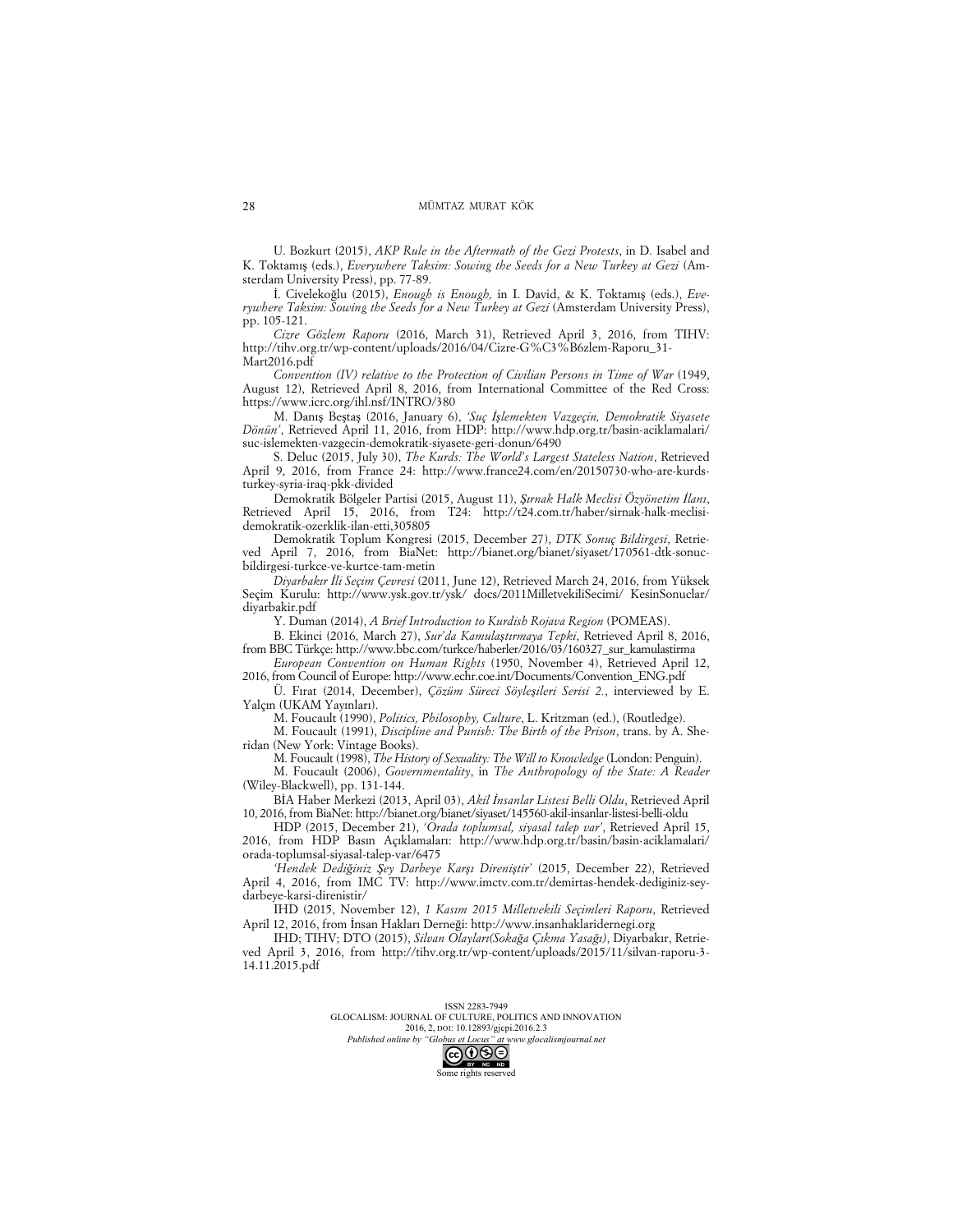International Crisis Group (2016), *The Human Cost of the PKK Conflict in Turkey: The Case of Sur* (Diyarbakır: International Crisis Group).

G. Jenkins (2013), *Erdogan, the AKP and the Repercussions of the Gezi Park Protests*, in "the Turkey Analyst", 6 (13).

J. Jongerden and A. H. Akkaya (2011), *Born from the left: the making of the PKK*, in M. Casier and J. Jongerden (eds.), *Nationalims and politics in Turkey : political Islam, Kemalism and the Kurdish issue* (Routledge), pp. 123-142.

B. Karakaş (2015, October 23), *Faili Meçhul Dosyasında 'Beyaz Toros' Anlatımları*, Retrieved March 25, 2016, from Diken: http://www.diken.com.tr/faili-mechul-dosyasindabeyaz-toros-anlatimlari-babamin-oldurulusunu-gordum/

B. Karakaş (2016, March 25), *Sur'da Kamulaştırma Kararına İsyan:' Kültürel ve Sosyal Soykırım Uygulanıyor'*, Retrieved April 8, 2016, from Diken: http://www.diken.com.tr/ surda-kamulastirma-kararina-isyan-kulturel-ve-sosyal-soykirim-uygulaniyor/

K. C. Kayar (2015, October 25), *Beyaz Toros: Bir Ülkenin Hafızası*, Retrieved March 2016, from BirGün: http://www.birgun.net/haber-detay/beyaz-toros-bir-ulkenin-hafizasi-93435.html

F. Keyman (2015, June 22), *Suruç Katliamı:Vicdan, Ahlak ve Akılı Birleştirmek*, Retrieved March 27, 2016, from Radikal: http://www.radikal.com.tr/yazarlar/fuatkeyman/suruc-katliami-vicdan-ahlak-ve-akili-birlestirmek-1401074/

H. Kök Arslan and F. Çapan (2013), *Kürt Meselesinde Şiddet Sarmalını Aşmak ve Çözüm Süreci*, in "Bilig", 67, pp. 25-48.

*The Kurdish Stalingrad* (2014, October 30), Retrieved April 10, 2016, from The Economist: http://www.economist.com/news/middle-east-and-africa/21629475-kobane-has-acquiredhuge-symbolic-significance-all-those-fighting-it

M. Lilja and S. Vinthagen (2014), *Sovereign power, disciplinary power and biopower: resisting what power with what resistance?* , in "Journal of Political Power", vol. 7 (1), pp. 107-126.

A. Marcus (2007), *Blood and Belief: The PKK and the Kurdish Fight for Independence* (NYU Press).

Mazlum-Der (2015), *Mardin İli Nusaybin İlçesinde Meydana Gelen Hak İhlalleri İnceleme Raporu* (Mardin).

MetroPoll (2014, January), *Türkiye'nin Nabzı Ocak 2014- Yolsuzluk ve Cemaat-Hükümet Tartışmaları*, Retrieved April 10, 2016, from MetroPoll: http://www.metropoll.com. tr/arastirmalar/siyasi-arastirma-9/1742

A.K. Özcan (2006), *Turkey's Kurds: A theoretical analysis of the PKK and Abdullah Öcalan* (London: Routledge).

B.A. Özden & A. Bekmen (2015), *Rebelling Against Neoliberal Populist Regimes*, in I. David, & T. Kumru (eds.), *Everywhere Taksim: Sowing the Seeds for a New Turkey at Gezi* (Amsterdam University Press), pp. 89-105.

P. Rabinow (ed.) (1984), *The Foucault Reader* (New York: Pantheon Books).

S. Sayarı (2002), *The Changing Party System*, in S. Sayarı and Y. Esmer (eds.), *Politics, Parties and Elections in Turkey* (Lynne Rienner Publishers), pp. 9-33.

B. Şimşek & J. Jongerden (2015), *Demokrasi İradesinin Beyanı ya da Yaratıcı Hareketler Çokluğu:Biz'ler HDP*, in "Birikim",313, pp. 17-23.

A. Söylemez (2015, October 21), *Beyaz Toros Gelirse...*, Retrieved March 23, 2016, from BiaNet: http://bianet.org/bianet/insan-haklari/168526-beyaz-toros-gelirse

TIHV (2016), *Sokağa Çıkma Yasakları İnfografik* (Ankara: Türkiye İnsan Hakları Vakfı).

K.F. Toktamış (2015), *Evoking and Invoking Nationhood as Contentious Democratisation*, in I. David and T.K.F. (eds.), *Everywhere Taksim: Sowing the Seeds for a New Turkey at Gezi* (Amsterdam University Press), pp. 29-45.

*Türkiye Cumhuriyeti Anayasası* (1982, November 7), Retrieved April 10, 2016, from Türkiye Büyük Millet Meclisi: https://www.tbmm.gov.tr/anayasa/anayasa82.htm

M. van Bruinessen (1984), *The Kurds in Turkey*, in "MERIP Reports", pp. 6-12.